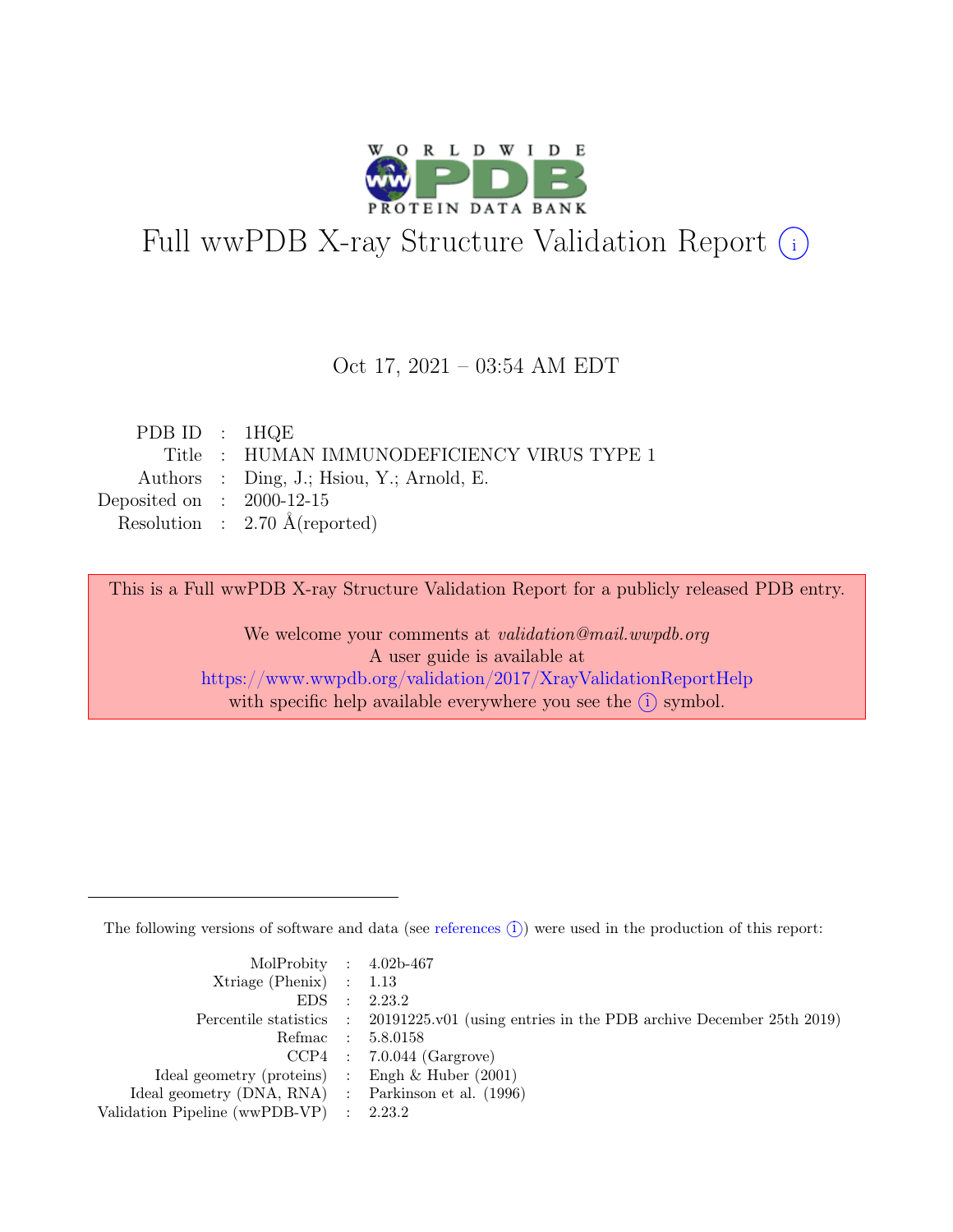# 1 Overall quality at a glance  $(i)$

The following experimental techniques were used to determine the structure: X-RAY DIFFRACTION

The reported resolution of this entry is 2.70 Å.

Percentile scores (ranging between 0-100) for global validation metrics of the entry are shown in the following graphic. The table shows the number of entries on which the scores are based.



| Metric                | Whole archive | Similar resolution                                  |  |  |
|-----------------------|---------------|-----------------------------------------------------|--|--|
|                       | $(\#Entries)$ | $(\# \text{Entries}, \text{resolution range}(\AA))$ |  |  |
| $R_{free}$            | 130704        | 2808 (2.70-2.70)                                    |  |  |
| Clashscore            | 141614        | 3122 (2.70-2.70)                                    |  |  |
| Ramachandran outliers | 138981        | 3069 (2.70-2.70)                                    |  |  |
| Sidechain outliers    | 138945        | 3069 (2.70-2.70)                                    |  |  |

The table below summarises the geometric issues observed across the polymeric chains and their fit to the electron density. The red, orange, yellow and green segments of the lower bar indicate the fraction of residues that contain outliers for  $>=$  3, 2, 1 and 0 types of geometric quality criteria respectively. A grey segment represents the fraction of residues that are not modelled. The numeric value for each fraction is indicated below the corresponding segment, with a dot representing fractions  $\leq=5\%$ 

| Mol | ${\bf Chain}$ | Length | Quality of chain |                        |  |  |
|-----|---------------|--------|------------------|------------------------|--|--|
|     |               | 560    | 69%              | 26%<br>$\cdot$ $\cdot$ |  |  |
|     |               | 430    | 60%              | 33%<br>$\cdots$        |  |  |

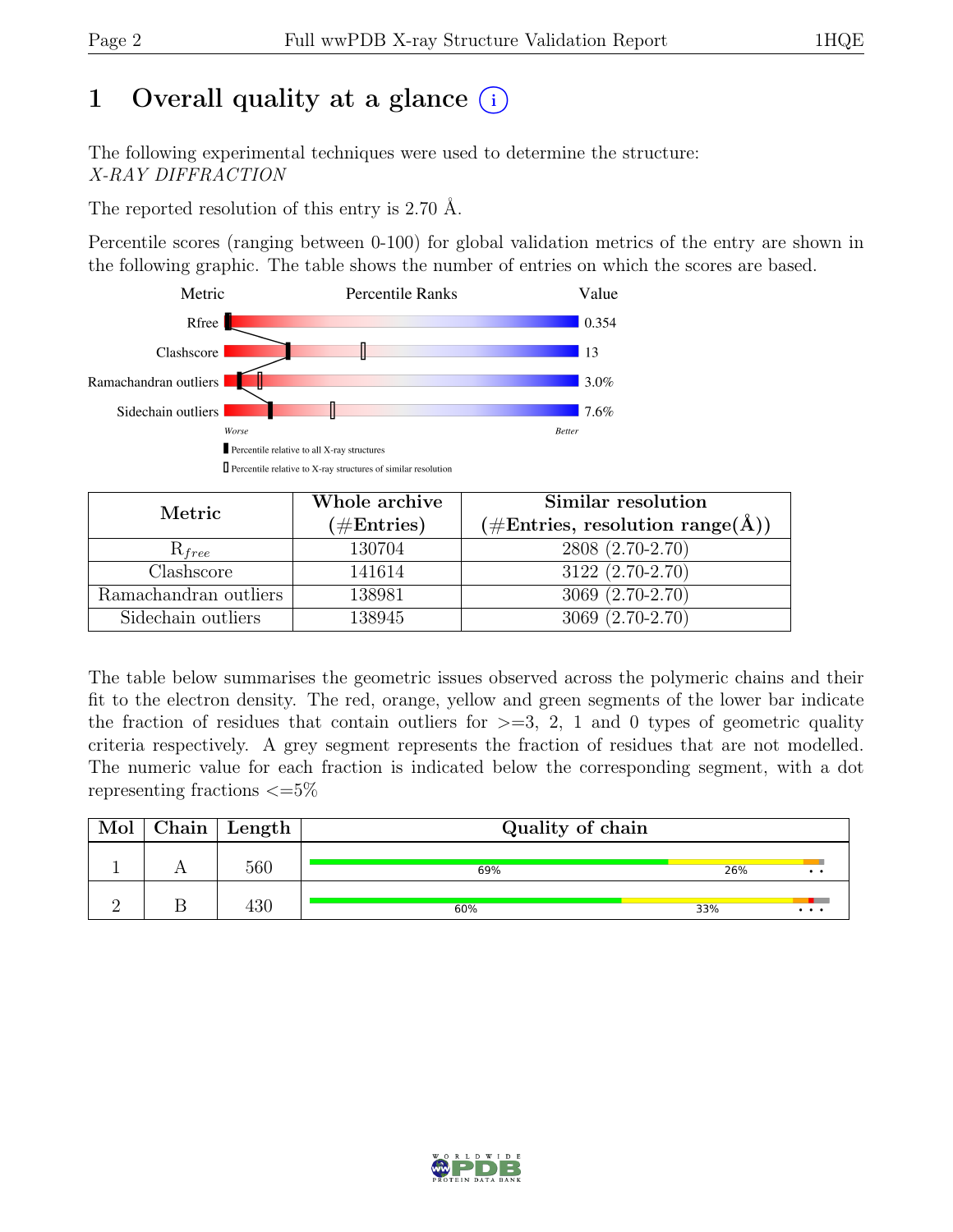# 2 Entry composition  $(i)$

There are 3 unique types of molecules in this entry. The entry contains 7832 atoms, of which 0 are hydrogens and 0 are deuteriums.

In the tables below, the ZeroOcc column contains the number of atoms modelled with zero occupancy, the AltConf column contains the number of residues with at least one atom in alternate conformation and the Trace column contains the number of residues modelled with at most 2 atoms.

• Molecule 1 is a protein called POL POLYPROTEIN.

| Mol | Chain | Residues | Atoms |     |     |  |  | ZeroOcc | $\vert$ AltConf $\vert$ Trace |  |
|-----|-------|----------|-------|-----|-----|--|--|---------|-------------------------------|--|
|     |       | 554      | Total |     |     |  |  |         |                               |  |
|     |       | 4349     | 2820  | 721 | 802 |  |  |         |                               |  |

There are 2 discrepancies between the modelled and reference sequences:

| $\,$ Chain $\,$ |     | Residue   Modelled   Actual |     | Comment                          | Reference |
|-----------------|-----|-----------------------------|-----|----------------------------------|-----------|
|                 | 103 | ASN                         | LYS | engineered mutation   UNP P03366 |           |
|                 | 280 | ${\rm SER}$                 | CYS | engineered mutation   UNP P03366 |           |

• Molecule 2 is a protein called POL POLYPROTEIN.

| Mol | Chain | $\perp$ Residues | $\rm{Atoms}$  |      |     |      |  | $\text{ZeroOcc} \mid \text{AltConf} \mid \text{Trace}$ |  |
|-----|-------|------------------|---------------|------|-----|------|--|--------------------------------------------------------|--|
|     |       | 415              | Total<br>3301 | 2142 | 547 | -607 |  | ಀ±                                                     |  |

There are 2 discrepancies between the modelled and reference sequences:

|     | Chain   Residue   Modelled   Actual | Comment |                                  | Reference |
|-----|-------------------------------------|---------|----------------------------------|-----------|
| 103 | ASN                                 | LYS     | engineered mutation   UNP P03366 |           |
| 280 | <b>SER</b>                          | CYS     | engineered mutation   UNP P03366 |           |

• Molecule 3 is water.

|  | Mol   Chain   Residues | Atoms               | $ZeroOcc \   \$ AltConf |
|--|------------------------|---------------------|-------------------------|
|  | 78                     | Total O<br>78<br>78 |                         |
|  | 104                    | Total<br>104<br>104 |                         |

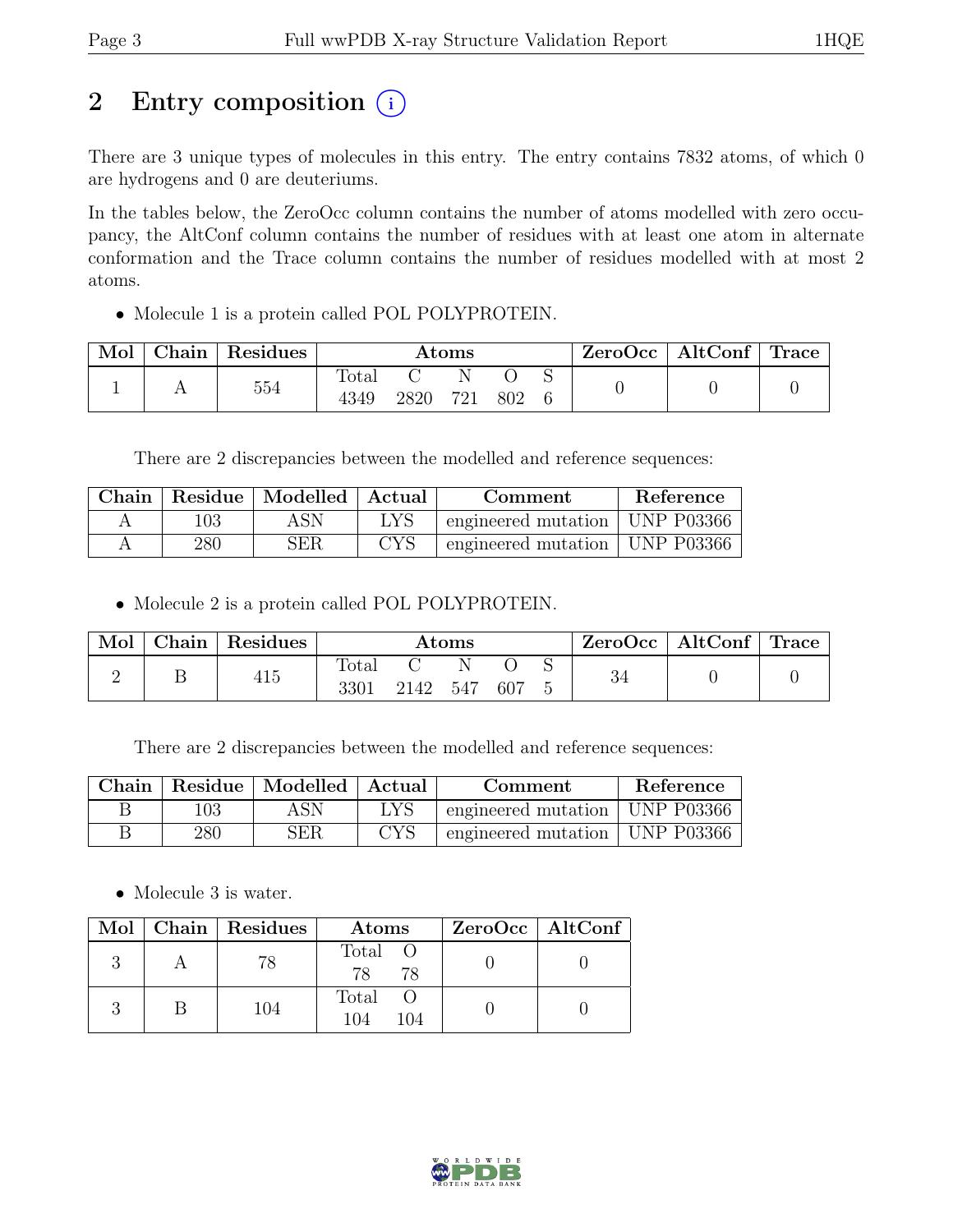# 3 Residue-property plots  $(i)$

These plots are drawn for all protein, RNA, DNA and oligosaccharide chains in the entry. The first graphic for a chain summarises the proportions of the various outlier classes displayed in the second graphic. The second graphic shows the sequence view annotated by issues in geometry. Residues are color-coded according to the number of geometric quality criteria for which they contain at least one outlier: green  $= 0$ , yellow  $= 1$ , orange  $= 2$  and red  $= 3$  or more. Stretches of 2 or more consecutive residues without any outlier are shown as a green connector. Residues present in the sample, but not in the model, are shown in grey.



• Molecule 1: POL POLYPROTEIN

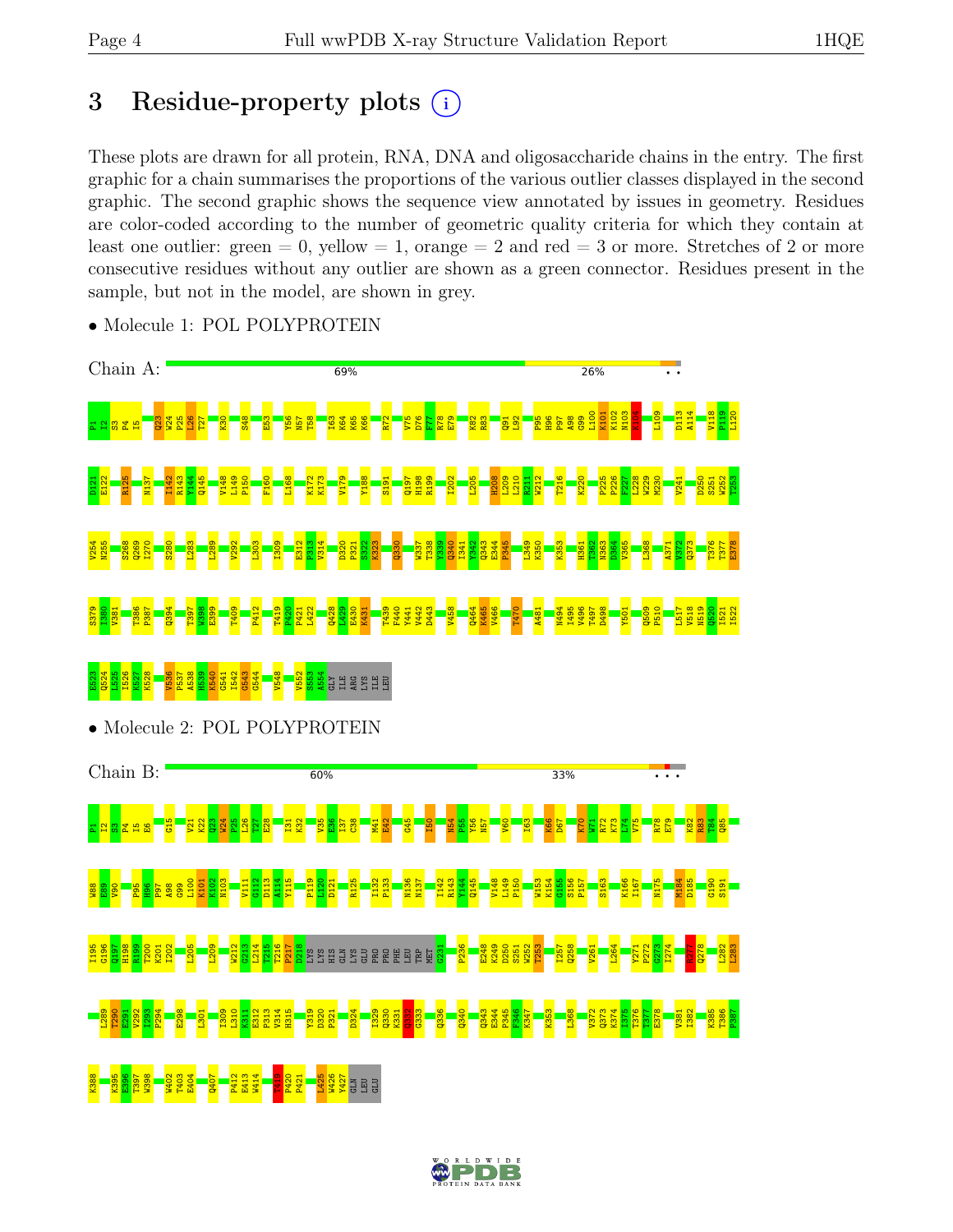# 4 Data and refinement statistics  $(i)$

| Property                                                             | Value                                                        | <b>Source</b>  |
|----------------------------------------------------------------------|--------------------------------------------------------------|----------------|
| Space group                                                          | C121                                                         | Depositor      |
| Cell constants                                                       | $236.10\text{\AA}$<br>$70.40\text{\AA}$<br>$93.40\text{\AA}$ | Depositor      |
| a, b, c, $\alpha$ , $\beta$ , $\gamma$                               | $90.00^\circ$<br>$106.20^\circ$<br>$90.00^\circ$             |                |
| Resolution $(A)$                                                     | 25.00<br>2.70<br>$\frac{1}{2}$                               | Depositor      |
|                                                                      | 28.34<br>$-2.70$                                             | <b>EDS</b>     |
| % Data completeness                                                  | 88.4 (25.00-2.70)                                            | Depositor      |
| (in resolution range)                                                | 88.4 (28.34-2.70)                                            | <b>EDS</b>     |
| $R_{merge}$                                                          | 0.10                                                         | Depositor      |
| $\mathrm{R}_{sym}$                                                   | (Not available)                                              | Depositor      |
| $\langle I/\sigma(I) \rangle^{-1}$                                   | $1.98$ (at 2.68Å)                                            | Xtriage        |
| Refinement program                                                   | X-PLOR 3.843                                                 | Depositor      |
|                                                                      | 0.250<br>0.331<br>$\mathbf{A}$                               | Depositor      |
| $R, R_{free}$                                                        | $0.304$ ,<br>0.354                                           | DCC            |
| $R_{free}$ test set                                                  | 1513 reflections $(4.02\%)$                                  | wwPDB-VP       |
| Wilson B-factor $(A^2)$                                              | 49.5                                                         | Xtriage        |
| Anisotropy                                                           | 0.099                                                        | Xtriage        |
| Bulk solvent $k_{sol}(e/\mathring{A}^3)$ , $B_{sol}(\mathring{A}^2)$ | 0.25, 67.6                                                   | <b>EDS</b>     |
| L-test for twinning <sup>2</sup>                                     | $< L >$ = 0.46, $< L^2 >$ = 0.29                             | <b>Xtriage</b> |
| Estimated twinning fraction                                          | No twinning to report.                                       | Xtriage        |
| $F_o, F_c$ correlation                                               | 0.86                                                         | <b>EDS</b>     |
| Total number of atoms                                                | 7832                                                         | wwPDB-VP       |
| Average B, all atoms $(A^2)$                                         | 64.0                                                         | wwPDB-VP       |

Xtriage's analysis on translational NCS is as follows: The largest off-origin peak in the Patterson function is 4.83% of the height of the origin peak. No significant pseudotranslation is detected.

<sup>&</sup>lt;sup>2</sup>Theoretical values of  $\langle |L| \rangle$ ,  $\langle L^2 \rangle$  for acentric reflections are 0.5, 0.333 respectively for untwinned datasets, and 0.375, 0.2 for perfectly twinned datasets.



<span id="page-4-1"></span><span id="page-4-0"></span><sup>1</sup> Intensities estimated from amplitudes.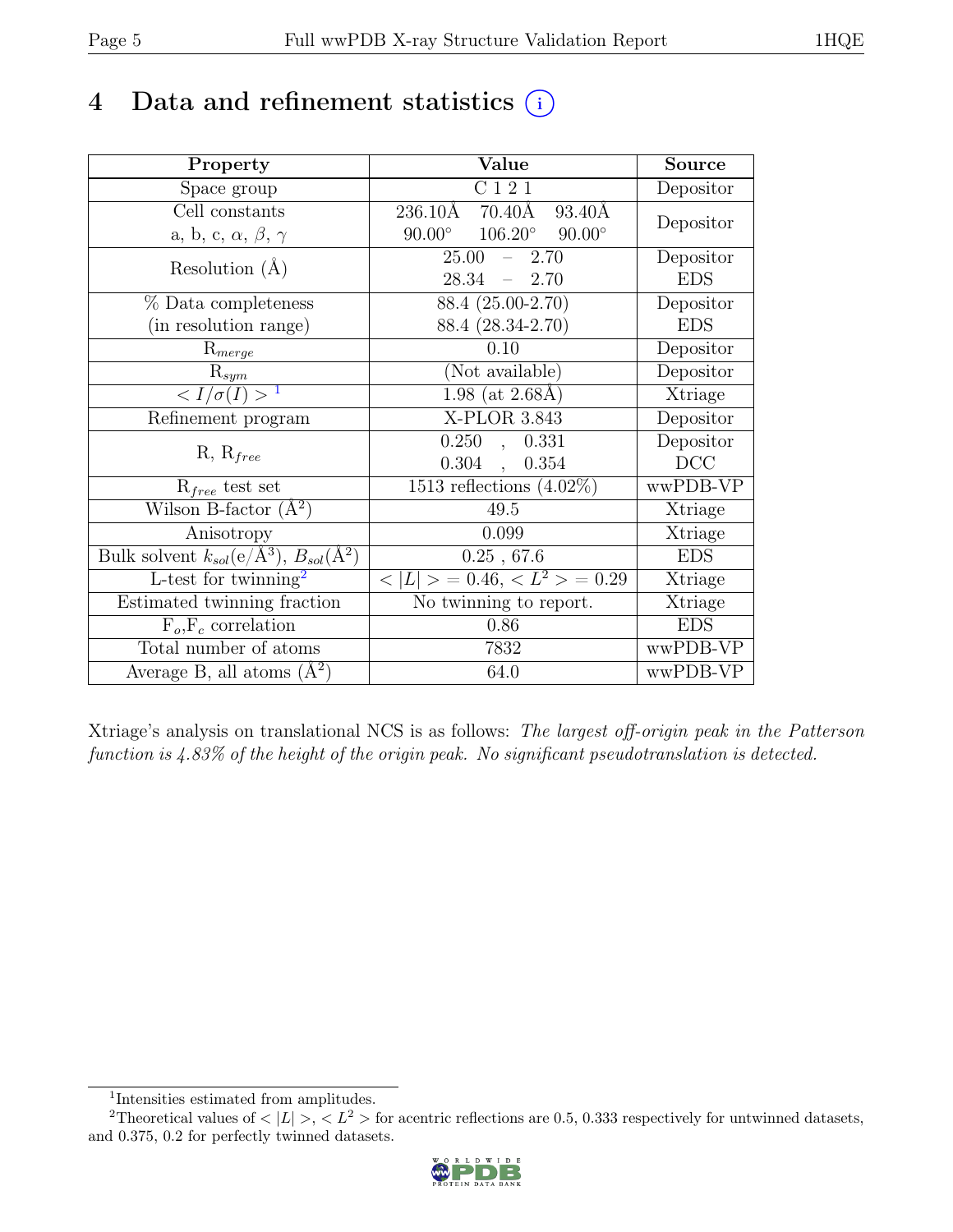# 5 Model quality  $(i)$

# 5.1 Standard geometry  $(i)$

The Z score for a bond length (or angle) is the number of standard deviations the observed value is removed from the expected value. A bond length (or angle) with  $|Z| > 5$  is considered an outlier worth inspection. RMSZ is the root-mean-square of all Z scores of the bond lengths (or angles).

| Mol | Chain |      | Bond lengths | Bond angles |                     |  |
|-----|-------|------|--------------|-------------|---------------------|--|
|     |       | RMSZ | # $ Z  > 5$  | RMSZ        | # $ Z  > 5$         |  |
|     |       | 0.49 | 0/4467       | 0.76        | $1/6098$ $(0.0\%)$  |  |
| 9   | В     | 0.52 | 0/3394       | 0.82        | $5/4626$ $(0.1\%)$  |  |
| All | AĦ    | 0.50 | 0/7861       | 0.79        | $6/10724$ $(0.1\%)$ |  |

Chiral center outliers are detected by calculating the chiral volume of a chiral center and verifying if the center is modelled as a planar moiety or with the opposite hand.A planarity outlier is detected by checking planarity of atoms in a peptide group, atoms in a mainchain group or atoms of a sidechain that are expected to be planar.

|  | Mol   Chain   #Chirality outliers   #Planarity outliers |
|--|---------------------------------------------------------|
|  |                                                         |

There are no bond length outliers.

All (6) bond angle outliers are listed below:

| Mol                         | Chain | Res | <b>Type</b> | Atoms     | Z       | Observed $(°)$ | Ideal <sup>(o)</sup> |
|-----------------------------|-------|-----|-------------|-----------|---------|----------------|----------------------|
| $\mathcal{D}_{\mathcal{L}}$ | В     | 63  | ILE         | $N-CA-C$  | 5.85    | 126.80         | 111.00               |
| $\mathcal{D}_{\mathcal{L}}$ | В     | 196 | <b>GLY</b>  | $N-CA-C$  | $-5.64$ | 99.00          | 113.10               |
|                             |       | 538 |             | $N-CA-C$  | 5.58    | 126.07         | 111.00               |
| $\mathcal{D}_{\mathcal{L}}$ | R     | 419 | THR.        | $N-CA-C$  | 5.49    | 125.82         | 111.00               |
| $\mathcal{D}_{\mathcal{L}}$ | B     | 425 | LEU         | $N$ -CA-C | 5.23    | 125.12         | 111.00               |
| $\mathcal{D}_{\mathcal{L}}$ | R     | 277 | $\rm{ARG}$  | $N-CA-C$  | 5.19    | 125.02         | 111.00               |

There are no chirality outliers.

All (2) planarity outliers are listed below:

| Mol | Chain |     | $ $ Res $ $ Type | Group     |
|-----|-------|-----|------------------|-----------|
|     |       |     | TYR.             | Sidechain |
|     |       | 501 |                  | Sidechain |

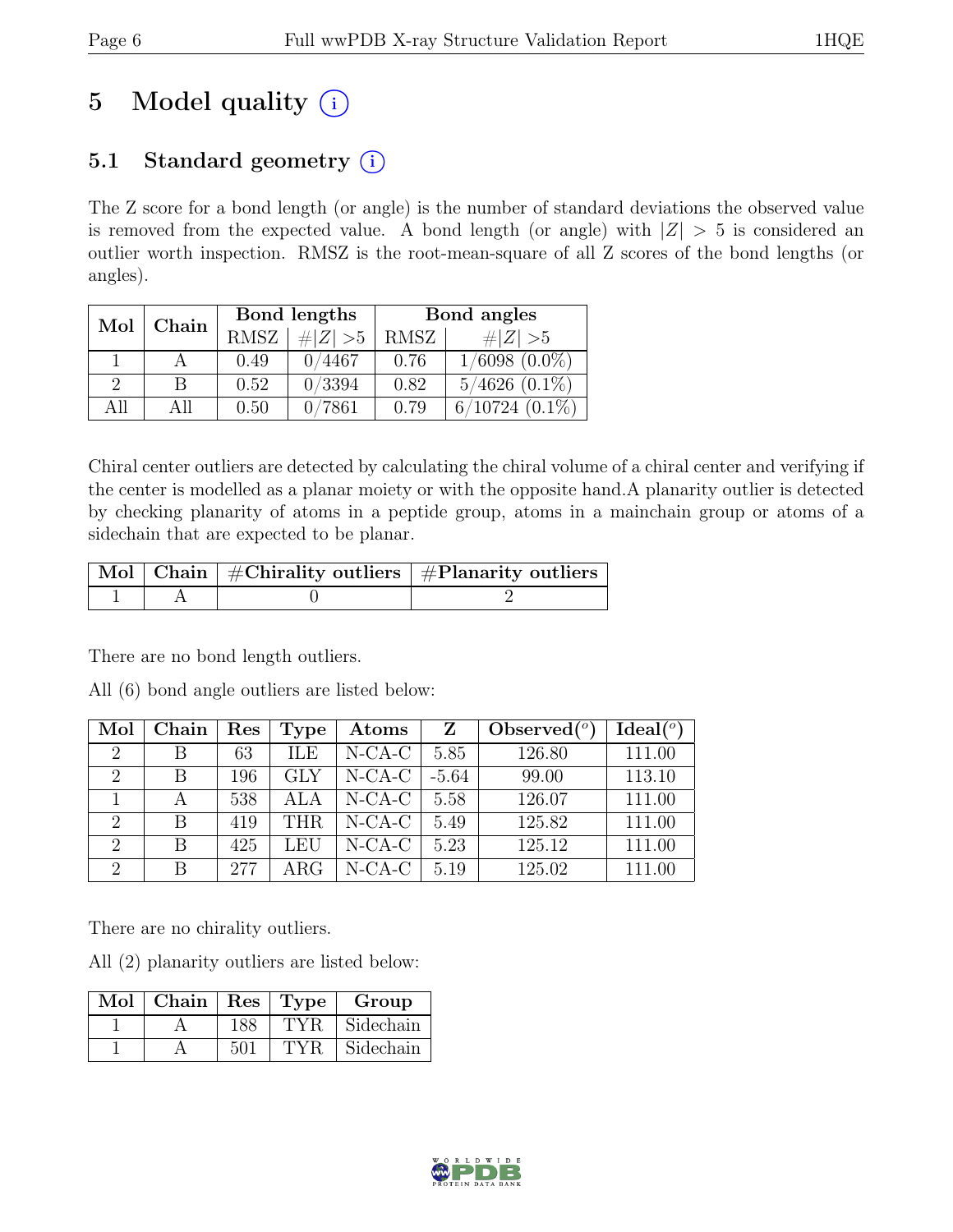# 5.2 Too-close contacts  $(i)$

In the following table, the Non-H and H(model) columns list the number of non-hydrogen atoms and hydrogen atoms in the chain respectively. The H(added) column lists the number of hydrogen atoms added and optimized by MolProbity. The Clashes column lists the number of clashes within the asymmetric unit, whereas Symm-Clashes lists symmetry-related clashes.

| Mol |      |      |     | Chain   Non-H   $H(model)$   $H(added)$   Clashes   Symm-Clashes |
|-----|------|------|-----|------------------------------------------------------------------|
|     | 4349 | 4251 | 103 |                                                                  |
|     | 3301 | 3228 | 104 |                                                                  |
|     |      |      |     |                                                                  |
|     | 104  |      |     |                                                                  |
|     | 7832 | 7479 | 203 |                                                                  |

The all-atom clashscore is defined as the number of clashes found per 1000 atoms (including hydrogen atoms). The all-atom clashscore for this structure is 13.

All (203) close contacts within the same asymmetric unit are listed below, sorted by their clash magnitude.

| Atom-1             | $\boldsymbol{\mathrm{Atom}\text{-}2}$ | Interatomic      | Clash           |
|--------------------|---------------------------------------|------------------|-----------------|
|                    |                                       | distance $(\AA)$ | overlap $(\AA)$ |
| 1:A:465:LYS:HG2    | 3:A:620:HOH:O                         | 0.93             | 1.10            |
| 2:B:57:ASN:HD22    | 2:B:143:ARG:HH21                      | 1.05             | 0.97            |
| 1:A:142:ILE:H      | 1:A:142:ILE:HD13                      | 1.27             | 0.96            |
| 2:B:332:GLN:HE22   | 2:B:427:TYR:H                         | 1.12             | 0.96            |
| 2:B:60:VAL:HG12    | 2:B:75:VAL:HG22                       | 1.54             | 0.87            |
| 2: B:314: VAL:HG12 | 2:B:315:HIS:H                         | 1.39             | 0.87            |
| 2:B:57:ASN:HD22    | 2:B:143:ARG:NH2                       | 1.80             | 0.79            |
| 2:B:253:THR:O      | 2:B:257:ILE:HD12                      | 1.87             | 0.75            |
| 1:A:114:ALA:HB1    | 1:A:160:PHE:CZ                        | 2.23             | 0.74            |
| 1: A: 465: LYS: O  | 1:A:466:VAL:HG23                      | 1.88             | 0.73            |
| 2:B:101:LYS:H      | 2:B:101:LYS:NZ                        | 1.85             | 0.73            |
| 1:A:101:LYS:HD3    | 1:A:102:LYS:H                         | 1.53             | 0.73            |
| 2:B:373:GLN:HE22   | 2:B:407:GLN:H                         | 1.35             | 0.72            |
| 2:B:332:GLN:NE2    | 2:B:427:TYR:H                         | 1.87             | 0.69            |
| 2:B:50:ILE:HD12    | 2: B: 143: ARG: HB3                   | 1.75             | 0.68            |
| 1:A:442:VAL:CG1    | 1:A:481:ALA:HB1                       | 2.25             | 0.67            |
| 1:A:330:GLN:HE22   | 1:A:340:GLN:NE2                       | 1.93             | 0.67            |
| 1:A:114:ALA:HB1    | 1:A:160:PHE:CE1                       | 2.30             | 0.66            |
| 2:B:314:VAL:HG12   | 2: B:315: HIS: N                      | 2.09             | 0.66            |
| 2:B:163:SER:O      | 2:B:167:ILE:HG13                      | 1.95             | 0.66            |
| 1:A:544:GLY:O      | 1:A:548:VAL:HG23                      | 1.96             | 0.65            |
| 2:B:70:LYS:HD3     | $2: B:70: LYS:\overline{H}$           | 1.60             | 0.65            |
| 2: B: 101: LYS: H  | 2:B:101:LYS:HZ2                       | 1.43             | 0.65            |

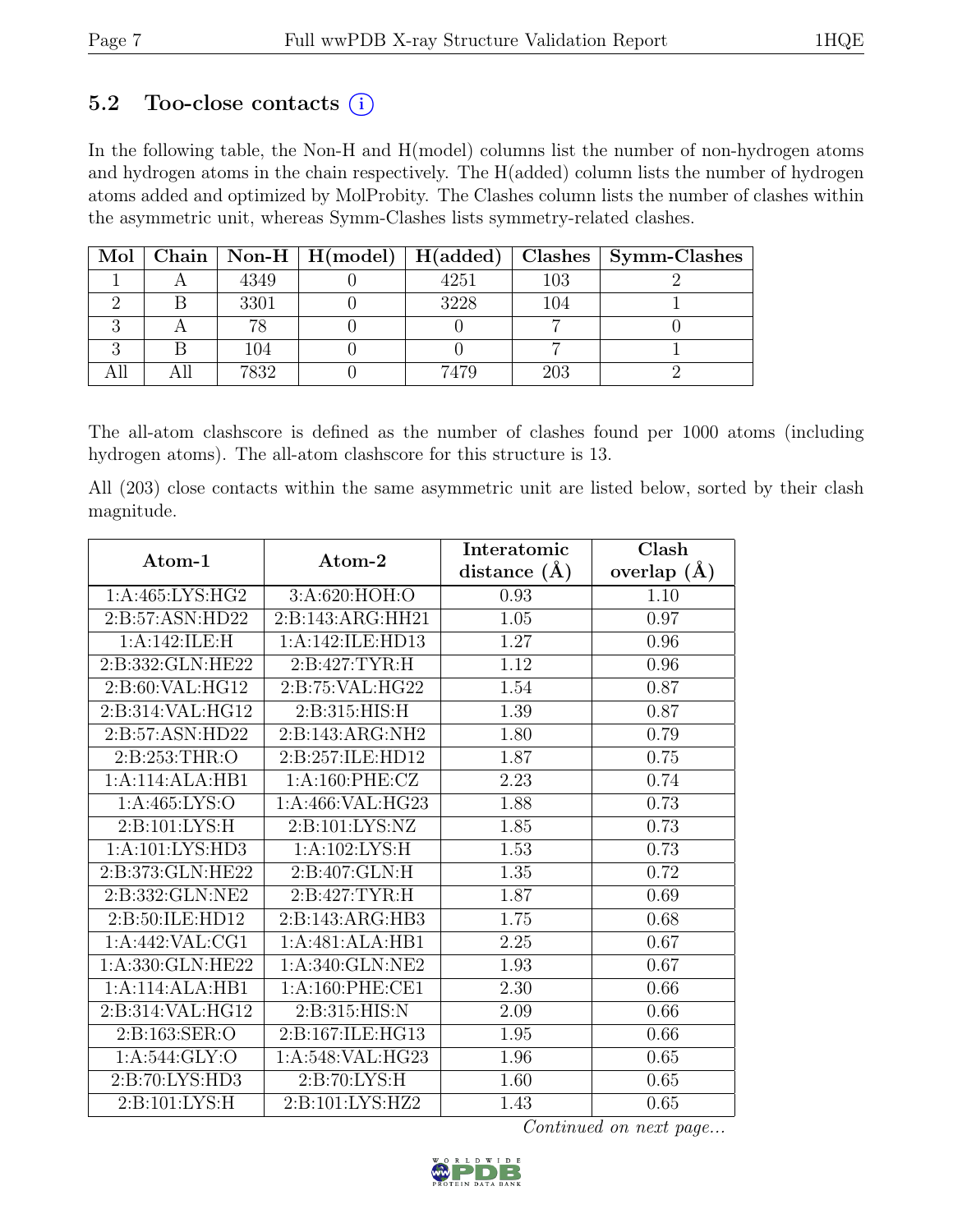| Continuea from previous page                  |                            | Interatomic    | Clash           |
|-----------------------------------------------|----------------------------|----------------|-----------------|
| Atom-1                                        | Atom-2                     | distance $(A)$ | overlap $(\AA)$ |
| 1:A:442:VAL:HG12                              | 1:A:443:ASP:N              | 2.12           | 0.64            |
| 2:B:24:TRP:CZ3                                | 2:B:403:THR:HG21           | 2.33           | 0.63            |
| 2:B:70:LYS:HD3                                | 2: B:70: LYS:N             | 2.12           | 0.63            |
| 2:B:57:ASN:ND2                                | 2:B:143:ARG:HH21           | 1.88           | 0.63            |
| 1:A:101:LYS:HD3                               | 1:A:102:LYS:N              | 2.13           | 0.62            |
| 1: A:3: SER:OG                                | 1:A:4:PRO:HD2              | 2.00           | 0.62            |
| 2:B:31:ILE:O                                  | 2:B:35:VAL:HG23            | 2.00           | 0.62            |
| 1:A:536:VAL:HG12                              | 1:A:537:PRO:HD2            | 1.82           | 0.61            |
| 1:A:79:GLU:HG3                                | 1: A:83: ARG:HE            | 1.65           | 0.60            |
| $2: B: 100: \overline{\text{LEU}: \text{HG}}$ | 2:B:381:VAL:HG13           | 1.84           | 0.59            |
| 2:B:332:GLN:HE22                              | $2:B:427:TYR:\overline{N}$ | 1.93           | 0.58            |
| 1:A:199:ARG:HH22                              | 1: A:220: LYS: HD2         | 1.68           | 0.58            |
| 1:A:464:GLN:O                                 | 1: A: 465: LYS: HB2        | 2.02           | 0.58            |
| 2: B: 115: TYR: OH                            | 2:B:157:PRO:HB3            | 2.04           | 0.58            |
| 2:B:344:GLU:O                                 | 2:B:347:LYS:HB2            | 2.03           | 0.58            |
| 1:A:78:ARG:O                                  | 1:A:82:LYS:HG3             | 2.03           | 0.57            |
| 1:A:26:LEU:H                                  | 1:A:26:LEU:HD12            | 1.69           | 0.57            |
| 1: A:343: GLN: HG2                            | 1:A:349:LEU:HD11           | 1.86           | 0.57            |
| 2:B:157:PRO:HG3                               | 2:Bi:184:MET:HA            | 1.87           | 0.57            |
| 2:B:277:ARG:HB3                               | 2:B:278:GLN:HE21           | 1.70           | 0.57            |
| 1:A:96:HIS:ND1                                | 1:A:97:PRO:HD2             | 2.19           | 0.56            |
| 1:A:378:GLU:O                                 | 1:A:378:GLU:HG2            | 2.04           | 0.56            |
| 1: A:540: LYS:O                               | 1:A:542:ILE:N              | 2.35           | 0.56            |
| 2:B:373:GLN:NE2                               | 2:B:407:GLN:H              | 2.03           | 0.56            |
| 1:A:254:VAL:HB                                | 1:A:289:LEU:HA             | 1.86           | 0.56            |
| 2:B:38:CYS:SG                                 | 2:B:132:ILE:HD11           | 2.46           | 0.56            |
| 2:B:24:TRP:CD1                                | 2:B:24:TRP:N               | 2.73           | 0.56            |
| 1:A:517:LEU:O                                 | 1:A:521:ILE:HG13           | $2.06\,$       | 0.56            |
| 2:B:42:GLU:HB3                                | 3:B:472:HOH:O              | 2.06           | 0.56            |
| 1:A:518:VAL:O                                 | 1:A:522:ILE:HG12           | 2.07           | 0.55            |
| 2:B:309:ILE:O                                 | 2:B:309:ILE:HG22           | 2.07           | 0.55            |
| 1:A:98:ALA:HB1                                | 1:A:349:LEU:HB3            | 1.88           | 0.54            |
| 2:B:137:ASN:HD22                              | 2: B: 137: ASN: N          | 2.05           | 0.54            |
| 2:B:312:GLU:OE2                               | 2:B:313:PRO:HD2            | 2.08           | 0.54            |
| 1:A:341:ILE:HD12                              | 1: A:350: LYS:HB3          | 1.90           | 0.54            |
| 2:B:38:CYS:O                                  | 2:B:42:GLU:HB2             | 2.08           | 0.53            |
| 1: A:95: PRO:HB3                              | 2: B: 136: ASN: O          | 2.08           | 0.53            |
| 1:A:376:THR:HG23                              | 1:A:386:THR:HG22           | 1.91           | 0.53            |
| 1:A:142:ILE:HD13                              | 1:A:142:ILE:N              | 2.11           | 0.53            |
| 2:B:50:ILE:HG12                               | 2:B:145:GLN:HE21           | 1.73           | 0.53            |
| 2:B:101:LYS:O                                 | 2:B:236:PRO:HB2            | 2.09           | 0.52            |

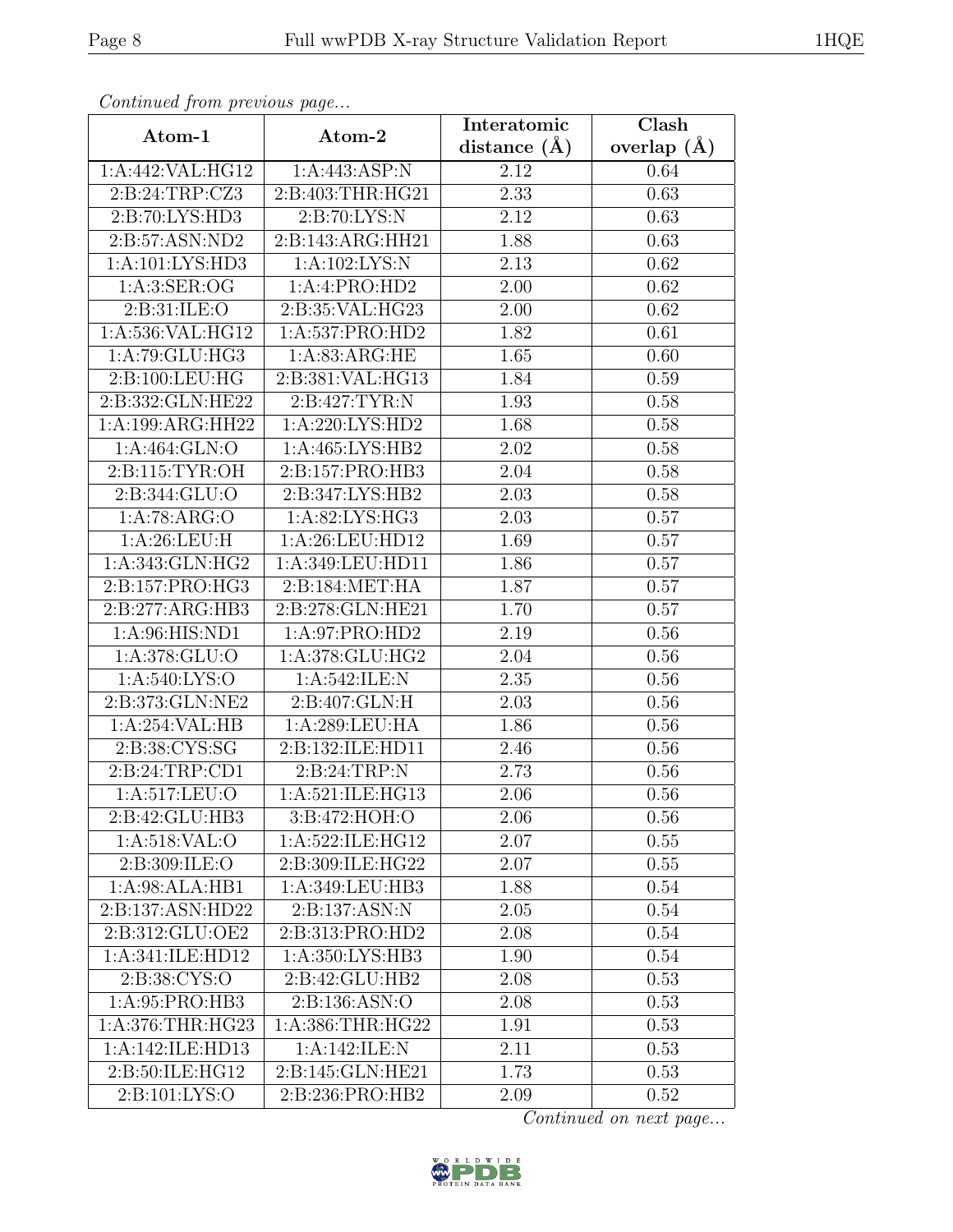| Continuea from previous page  |                             | Interatomic    | Clash           |
|-------------------------------|-----------------------------|----------------|-----------------|
| Atom-1                        | Atom-2                      | distance $(A)$ | overlap $(\AA)$ |
| $1:A:225:PRO: \overline{HG2}$ | 1:A:226:PRO:HD3             | 1.91           | 0.52            |
| 1:A:57:ASN:HD22               | 1:A:143:ARG:NH2             | 2.08           | 0.52            |
| 1: A: 465: LYS: O             | 1: A:466: VAL: CG2          | 2.57           | 0.51            |
| 2:B:374:LYS:O                 | 2:B:378:GLU:HB2             | 2.10           | 0.51            |
| 2:B:264:LEU:HD13              | 2:B:274:ILE:HD11            | 1.92           | 0.51            |
| 1:A:97:PRO:O                  | 1:A:100:LEU:HB2             | 2.11           | 0.50            |
| 2:B:21:VAL:HG12               | 2:B:22:LYS:N                | 2.26           | 0.50            |
| 2:B:313:PRO:HG2               | 3:B:506:HOH:O               | 2.10           | 0.50            |
| 1:A:118:VAL:HG21              | 1:A:160:PHE:HD1             | 1.76           | 0.50            |
| 2:B:72:ARG:NH2                | 3:B:449:HOH:O               | 2.43           | 0.50            |
| 2: B: 103: ASN: H             | 2:B:103:ASN:HD22            | 1.60           | 0.50            |
| 1:A:439:THR:HG22              | 1:A:494:ASN:HB2             | 1.93           | 0.50            |
| 2:B:149:LEU:HB3               | 2:B:156:SER:HB3             | 1.94           | 0.50            |
| 1:A:27:THR:OG1                | $1:A:\overline{30:LYS:HB2}$ | 2.13           | 0.49            |
| 1:A:268:SER:C                 | 1:A:270:ILE:H               | 2.16           | 0.49            |
| 1: A:97: PRO:C                | 1: A:99: GLY: H             | 2.14           | 0.49            |
| 2:B:314:VAL:CG1               | 2: B: 315: HIS: H           | 2.19           | 0.49            |
| 1:A:419:THR:HG22              | 1:A:421:PRO:HD2             | 1.94           | 0.48            |
| 1:A:56:TYR:O                  | 1:A:143:ARG:NH2             | 2.43           | 0.48            |
| 1:A:142:ILE:H                 | 1:A:142:ILE:CD1             | 2.08           | 0.48            |
| 1:A:309:ILE:O                 | 1:A:312:GLU:HB3             | 2.12           | 0.48            |
| 1:A:498:ASP:HA                | 1:A:536:VAL:O               | 2.13           | 0.48            |
| 2:B:376:THR:CG2               | 2:B:386:THR:HG22            | 2.44           | 0.48            |
| 2:B:198:HIS:O                 | 2:B:202:ILE:HG12            | 2.13           | 0.48            |
| 1:A:522:ILE:O                 | 1:A:526:ILE:HG13            | 2.13           | 0.48            |
| 2: B: 331: LYS: O             | 2:B:333:GLY:N               | 2.47           | 0.48            |
| 1:A:430:GLU:HA                | 1:A:431:LYS:HZ1             | 1.78           | 0.48            |
| 1: A:543: GLY: H              | 2:B:283:LEU:HD12            | 1.77           | 0.48            |
| 2:B:37:ILE:O                  | 2:B:41:MET:HG3              | 2.14           | 0.48            |
| 2:B:54:ASN:HD21               | 2:B:56:TYR:HB2              | 1.79           | 0.48            |
| 2:B:163:SER:O                 | 2:B:166:LYS:HB2             | 2.14           | 0.48            |
| 2:B:251:SER:HB3               | 2:B:294:PRO:HA              | 1.95           | 0.48            |
| 1:A:208:HIS:HE1               | 1:A:212:TRP:HE1             | 1.61           | 0.47            |
| 2:B:78:ARG:O                  | 2:B:82:LYS:HG3              | 2.14           | 0.47            |
| 2:B:153:TRP:O                 | 2: B: 184: MET: SD          | 2.72           | 0.47            |
| 1:A:363:ASN:OD1               | 1:A:365:VAL:HG22            | 2.14           | 0.47            |
| 2:B:205:LEU:O                 | 2:B:209:LEU:HG              | 2.15           | 0.47            |
| 1:A:442:VAL:CG1               | 1:A:443:ASP:N               | 2.76           | 0.47            |
| 1:A:109:LEU:HB3               | 1:A:216:THR:HG21            | 1.97           | 0.47            |
| 1:A:495:ILE:HG22              | 1:A:496:VAL:N               | 2.30           | 0.46            |
| $1:A:199:A\overline{RG:HH12}$ | 1:A:220:LYS:HZ3             | 1.64           | 0.46            |

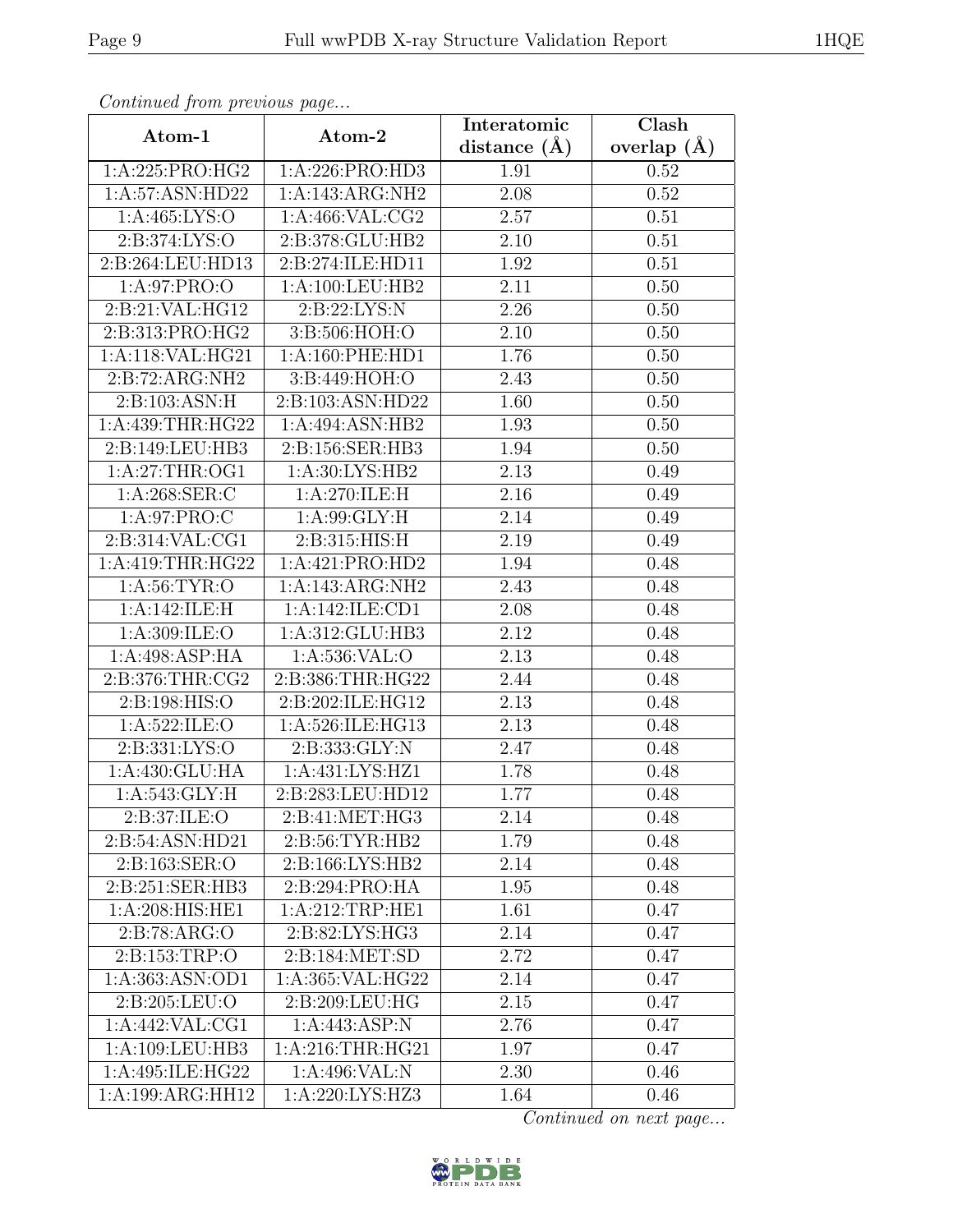| Continuea from previous page       |                              | Interatomic       | Clash         |
|------------------------------------|------------------------------|-------------------|---------------|
| Atom-1                             | Atom-2                       | distance $(A)$    | overlap $(A)$ |
| 2:B:330:GLN:OE1                    | 2:B:340:GLN:NE2              | 2.33              | 0.46          |
| 2:B:38:CYS:O                       | 2:B:42:GLU:N                 | 2.48              | 0.46          |
| 1:A:338:THR:HG22                   | 1:A:353:LYS:HB3              | 1.97              | 0.46          |
| 1:A:350:LYS:HA                     | 3:A:616:HOH:O                | 2.16              | 0.45          |
| 1:A:118:VAL:O                      | 1:A:148:VAL:HG22             | 2.17              | 0.45          |
| 1:A:198:HIS:O                      | 1:A:202:ILE:HG12             | 2.16              | 0.45          |
| 2:B:175:ASN:HD21                   | 2:B:201:LYS:NZ               | $\overline{2.14}$ | 0.45          |
| 1:A:439:THR:HG21                   | 2:B:289:LEU:H                | 1.82              | 0.45          |
| 1: A:509: GLN:N                    | 1: A:510: PRO:HD3            | 2.31              | 0.45          |
| 2:B:388:LYS:NZ                     | 2:B:413:GLU:HG3              | 2.31              | 0.45          |
| 1: A:377:THR:O                     | 1:A:381:VAL:HG23             | 2.17              | 0.45          |
| 2:B:26:LEU:HD12                    | 2:B:133:PRO:HG3              | 1.98              | 0.45          |
| 1:A:24:TRP:HA                      | 1:A:25:PRO:HD2               | 1.77              | 0.45          |
| 2: B:66: LYS: CG                   | 2: B:67: ASP:H               | 2.30              | 0.45          |
| 2:B:119:PRO:HA                     | 2:B:148:VAL:HA               | 1.97              | 0.45          |
| 1:A:191:SER:OG                     | 1:A:198:HIS:CD2              | 2.70              | 0.45          |
| 2:B:184:MET:HB3                    | 2:B:185:ASP:H                | 1.62              | 0.44          |
| 2:B:419:THR:HG22                   | 2:Bi421:PRO:HD2              | 1.98              | 0.44          |
| 1:A:241:VAL:HG23                   | $1: A:314:VAL:$ <sup>O</sup> | 2.17              | 0.44          |
| 2:B:149:LEU:HA                     | 2:B:150:PRO:HD3              | 1.76              | 0.44          |
| 2:B:419:THR:HA                     | 2:B:420:PRO:HD2              | 1.90              | 0.44          |
| 1:A:373:GLN:NE2                    | 2:B:397:THR:HG23             | 2.32              | 0.44          |
| 2:B:216:THR:HA                     | 2:B:217:PRO:HD2              | 1.68              | 0.44          |
| 1: A:58:THR:HG23                   | $1:A:76:\overline{ASP:O}$    | 2.18              | 0.44          |
| 2:B:258:GLN:HG2                    | 2:B:283:LEU:HD21             | 2.00              | 0.44          |
| 1:A:495:ILE:N                      | 1:A:495:ILE:HD12             | 2.33              | 0.44          |
| 1:A:168:LEU:O                      | 1:A:172:LYS:HG3              | 2.18              | 0.44          |
| 2: B:60: VAL:CG1                   | 2:B:75:VAL:HG22              | 2.36              | 0.44          |
| 1: A:53: GLU: N                    | 1: A:53: GLU:CD              | 2.71              | 0.43          |
| 1:A:344:GLU:HB3                    | 1:A:345:PRO:HD2              | 2.00              | 0.43          |
| 2:B:385:LYS:HG2                    | 2:B:386:THR:N                | 2.32              | 0.43          |
| 1:A:120:LEU:O                      | 1:A:125:ARG:NE               | 2.51              | 0.43          |
| 1:A:337:TRP:O                      | 1:A:353:LYS:HA               | 2.18              | 0.43          |
| 1:A:524:GLN:O                      | 1: A:528: LYS: HG2           | 2.18              | 0.43          |
| 2: B: 154: LYS: O                  | 2:B:157:PRO:HD2              | 2.19              | 0.43          |
| 1:A:519:ASN:HD22                   | 1: A:519: ASN:H              | 1.65              | 0.43          |
| 1:A:101:LYS:CD                     | 1:A:102:LYS:H                | 2.26              | 0.43          |
| 2:B:78:ARG:NH1                     | 2:B:412:PRO:O                | 2.51              | 0.43          |
| 2:B:209:LEU:HB3                    | 2:B:214:LEU:HB2              | 2.01              | 0.43          |
| 1: A:441: TYR: HD1                 | 1:A:441:TYR:N                | 2.15              | 0.43          |
| $1: A:441:\overline{\text{TYR}:N}$ | 1:A:441:TYR:CD1              | 2.86              | 0.43          |

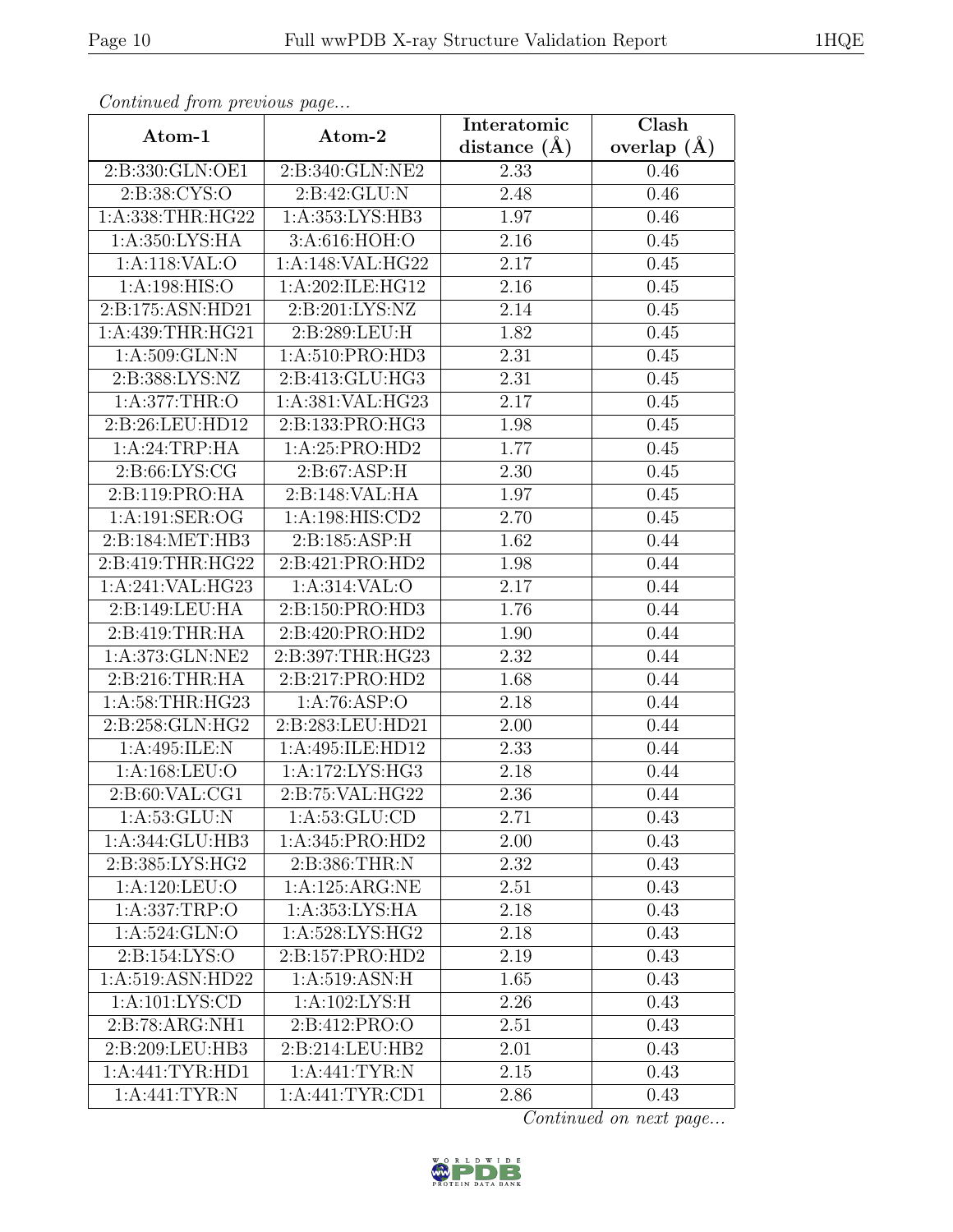| Continued from previous page |                    | Interatomic       | Clash           |  |
|------------------------------|--------------------|-------------------|-----------------|--|
| Atom-1                       | Atom-2             | distance $(\AA)$  | overlap $(\AA)$ |  |
| 1:A:63:ILE:HG22              | 1: A:64: LYS: N    | 2.33              | 0.43            |  |
| 2: B: 319: TYR: O            | 2:B:321:PRO:HD3    | $\overline{2.19}$ | 0.43            |  |
| 1:A:118:VAL:O                | 1: A:148: VAL: CG2 | 2.66              | 0.43            |  |
| 2:B:298:GLU:H                | 2:B:298:GLU:HG2    | 1.60              | 0.43            |  |
| 1: A:97: PRO:C               | 1:A:99:GLY:N       | 2.72              | 0.42            |  |
| 1: A: 103: ASN: O            | 1: A: 104: LYS: C  | 2.57              | 0.42            |  |
| 2:B:5:ILE:HG22               | 2: B:5: ILE: O     | 2.19              | 0.42            |  |
| 1: A:205:LEU:O               | 1: A:209:LEU:HG    | 2.19              | 0.42            |  |
| 2:B:257:ILE:O                | 2:B:261:VAL:HG23   | 2.19              | 0.42            |  |
| 2:B:345:PRO:C                | 2:B:347:LYS:H      | 2.23              | 0.42            |  |
| 1:A:280:SER:HA               | 1:A:283:LEU:HD12   | 2.02              | 0.42            |  |
| 2: B: 101: LYS: HE3          | 2:B:382:ILE:HA     | 2.02              | 0.42            |  |
| 1:A:199:ARG:HH12             | 1:A:220:LYS:NZ     | 2.18              | 0.42            |  |
| 2:B:190:GLY:HA2              | 3:B:450:HOH:O      | 2.18              | 0.42            |  |
| 1:A:229:TRP:O                | 1:A:230:MET:HB2    | 2.19              | 0.42            |  |
| 2:B:191:SER:OG               | 2:B:198:HIS:HD2    | 2.02              | 0.42            |  |
| 2:B:310:LEU:HD23             | 2:B:310:LEU:HA     | 1.85              | 0.42            |  |
| 2:B:330:GLN:NE2              | 2:B:340:GLN:OE1    | 2.46              | 0.42            |  |
| 2:B:32:LYS:HD2               | 3:B:480:HOH:O      | 2.19              | 0.42            |  |
| 1:A:228:LEU:HD23             | 3:A:570:HOH:O      | 2.20              | 0.42            |  |
| 2:B:329:ILE:HG22             | 2:B:330:GLN:N      | 2.34              | 0.42            |  |
| 1: A:96: HIS: HA             | 1: A:97: PRO:HD3   | 1.82              | 0.41            |  |
| 1:A:122:GLU:HB2              | 3:A:604:HOH:O      | 2.19              | 0.41            |  |
| 1:A:252:TRP:O                | 1:A:292:VAL:HG13   | 2.19              | 0.41            |  |
| 2:B:45:GLY:HA2               | 3:B:484:HOH:O      | 2.20              | 0.41            |  |
| 2:B:79:GLU:HG3               | 2:B:83:ARG:HH11    | 1.84              | 0.41            |  |
| 2:B:66:LYS:HG2               | 2: B:67: ASP:N     | 2.36              | 0.41            |  |
| 2: B: 121: ASP: O            | 2:B:125:ARG:HG3    | 2.20              | 0.41            |  |
| 1:A:149:LEU:HA               | 1:A:150:PRO:HD3    | 1.77              | 0.41            |  |
| 2:B:320:ASP:H                | 2:B:343:GLN:HE22   | 1.67              | 0.41            |  |
| 2:B:137:ASN:N                | 2:B:137:ASN:ND2    | 2.67              | 0.41            |  |
| 2:B:272:PRO:C                | 2:B:274:ILE:H      | 2.24              | 0.41            |  |
| $1:A:320:ASP:H\overline{AA}$ | 1:A:321:PRO:HD2    | 1.84              | 0.41            |  |
| 1:A:394:GLN:HB2              | 1:A:397:THR:OG1    | 2.20              | 0.41            |  |
| 1: A:440: PHE:CD1            | 1: A:440: PHE:N    | 2.87              | 0.41            |  |
| $2:\overline{B:97:PRO:C}$    | 2: B:99: GLY: H    | 2.24              | 0.41            |  |
| 2:B:336:GLN:HG2              | 2:B:353:LYS:HD3    | 2.03              | 0.41            |  |
| 1:A:320:ASP:OD2              | 1:A:323:LYS:HG3    | 2.21              | 0.41            |  |
| 1:A:368:LEU:O                | 1:A:371:ALA:HB3    | 2.21              | 0.41            |  |
| 2:B:332:GLN:NE2              | 2:B:426:TRP:HB2    | 2.36              | 0.41            |  |
| 1: A:5: ILE:H                | 1:A:5:ILE:HG13     | 1.58              | 0.41            |  |

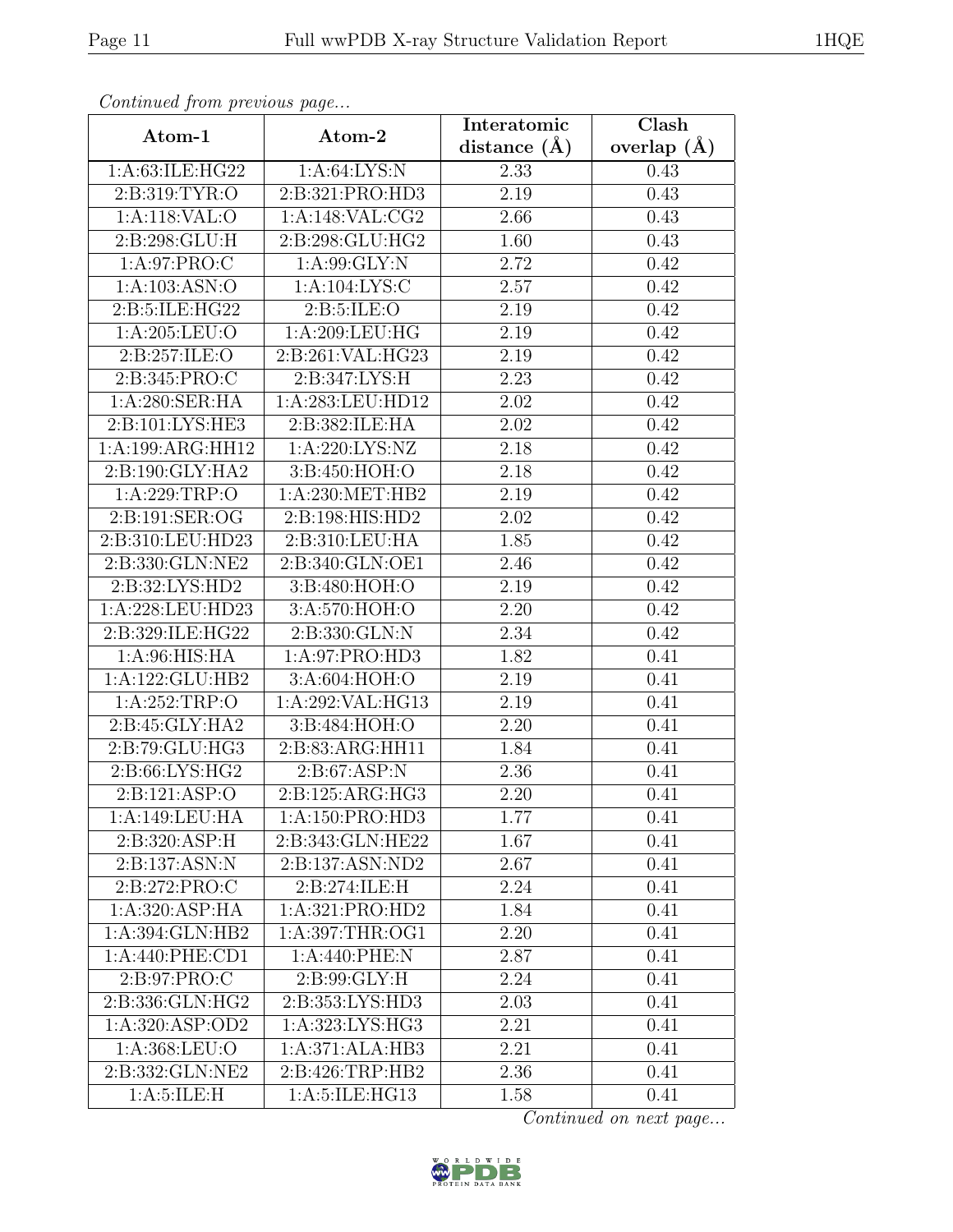| Atom-1              | Atom-2           | Interatomic    | Clash           |
|---------------------|------------------|----------------|-----------------|
|                     |                  | distance $(A)$ | overlap $(\AA)$ |
| 1: A:23: GLN:CD     | 1: A:23: GLN: H  | 2.24           | 0.41            |
| 1: A:495: ILE: CG2  | 1:A:496:VAL:N    | 2.84           | 0.41            |
| 2: B:54: ASN:HD22   | 2: B:54: ASN: C  | 2.24           | 0.41            |
| 2:B:250:ASP:N       | 3:B:491:HOH:O    | 2.42           | 0.41            |
| 2: B:28: GLU:O      | 2:B:32:LYS:HB2   | 2.21           | 0.41            |
| 2: B: 368: LEU: O   | 2:B:372:VAL:HG23 | 2.21           | 0.41            |
| 1:A:330:GLN:NE2     | 1:A:340:GLN:HE22 | 2.20           | 0.40            |
| 1: A:91: GLN:O      | 1: A:92: LEU:HB3 | 2.21           | 0.40            |
| 1: A:379: SER:OG    | 1:A:387:PRO:HD3  | 2.22           | 0.40            |
| 2: B: 150: PRO: HB2 | 2:B:153:TRP:HB2  | 2.02           | 0.40            |
| 2: B: 252: TRP:O    | 2:B:253:THR:O    | 2.39           | 0.40            |
| 2:B:398:TRP:O       | 2:B:402:TRP:HD1  | 2.04           | 0.40            |
| 1:A:548:VAL:HG11    | 3:A:566:HOH:O    | 2.20           | 0.40            |
| 2: B:66: LYS: CG    | 2: B:67: ASP:N   | 2.84           | 0.40            |
| 1: A:466: VAL:N     | 3:A:620:HOH:O    | 2.53           | 0.40            |
| 1: A:517:LEU:HG     | 3:A:617:HOH:O    | 2.22           | 0.40            |

All (2) symmetry-related close contacts are listed below. The label for Atom-2 includes the symmetry operator and encoded unit-cell translations to be applied.

| Atom-1           | Atom-2                  | Interatomic<br>distance $(A)$ | Clash<br>overlap $(A)$ |
|------------------|-------------------------|-------------------------------|------------------------|
| 1:A:250:ASP:CB   | 3: B:498: HOH: O[4 647] | .80                           | 0.40                   |
| 1: A:251: SER:OG | 2: B: 15: GLY: O[4]     | .83                           |                        |

# 5.3 Torsion angles (i)

#### 5.3.1 Protein backbone (i)

In the following table, the Percentiles column shows the percent Ramachandran outliers of the chain as a percentile score with respect to all X-ray entries followed by that with respect to entries of similar resolution.

The Analysed column shows the number of residues for which the backbone conformation was analysed, and the total number of residues.

| Mol | Chain | Analysed                            | Favoured  | Allowed   Outliers |           |                | Percentiles              |
|-----|-------|-------------------------------------|-----------|--------------------|-----------|----------------|--------------------------|
|     |       | $552/560(99\%)$                     | 488 (88%) | 51 $(9\%)$         | $13(2\%)$ |                | $\boxed{6}$ $\boxed{15}$ |
|     | Β     | $411/430$ (96\%)   345 (84\%)       |           | $50(12\%)$         | 16 $(4%)$ |                | $\boxed{3}$ $\boxed{6}$  |
| All | All   | $963/990 (97%)$ 833 (86%) 101 (10%) |           |                    | 29 (3\%)  | 4 <sup>1</sup> | $\sqrt{10}$              |

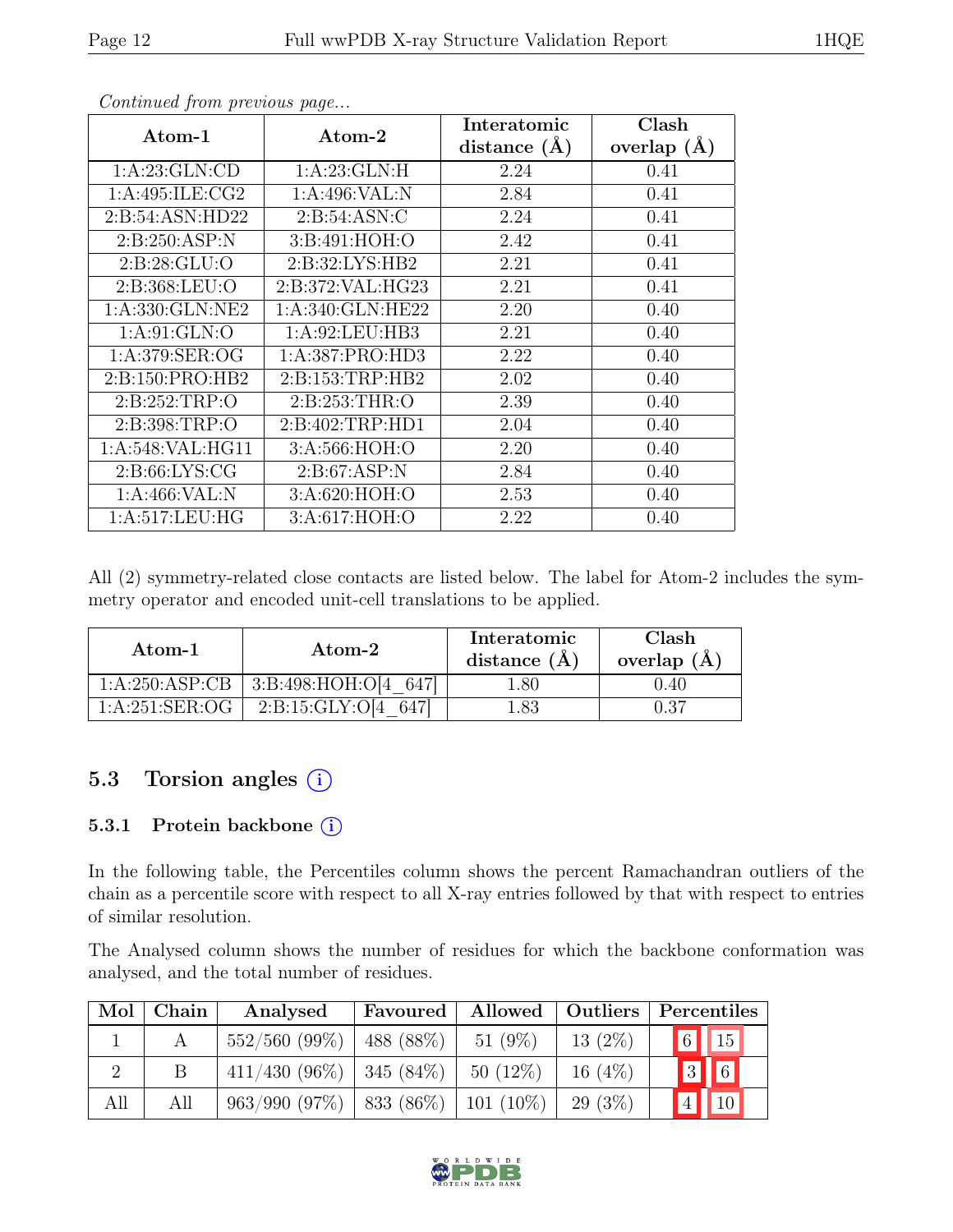| Mol            | Chain                               | $\operatorname{Res}% \left( \mathcal{N}\right) \equiv\operatorname{Res}(\mathcal{N}_{0})\cap\mathcal{N}_{1}$ | Type                    |
|----------------|-------------------------------------|--------------------------------------------------------------------------------------------------------------|-------------------------|
| $\overline{1}$ | $\overline{A}$                      | 458                                                                                                          | <b>VAL</b>              |
| $\overline{1}$ | $\overline{A}$                      | 541                                                                                                          | $\overline{\text{GLY}}$ |
| $\overline{2}$ | $\overline{\mathrm{B}}$             | $\overline{66}$                                                                                              | $\overline{\text{LYS}}$ |
| $\overline{2}$ | $\overline{\mathrm{B}}$             | 88                                                                                                           | <b>TRP</b>              |
| $\overline{2}$ | $\overline{\mathrm{B}}$             | 90                                                                                                           | <b>VAL</b>              |
| $\overline{2}$ | $\overline{\mathbf{B}}$             | $\overline{95}$                                                                                              | $\overline{\text{PRO}}$ |
| $\overline{2}$ | $\overline{\mathrm{B}}$             | 253                                                                                                          | THR                     |
| $\overline{2}$ | $\overline{\mathrm{B}}$             | 277                                                                                                          | $\overline{\text{ARG}}$ |
| $\overline{2}$ | $\overline{\mathrm{B}}$             | $\overline{332}$                                                                                             | $\overline{\text{GLN}}$ |
| $\overline{1}$ | $\overline{A}$                      | $\overline{345}$                                                                                             | $\overline{\text{PRO}}$ |
| $\overline{2}$ | $\overline{\mathrm{B}}$             | $\overline{2}$                                                                                               | <b>ILE</b>              |
| $\overline{2}$ | $\overline{\mathbf{B}}$             | 425                                                                                                          | LEU                     |
| $\overline{1}$ | $\overline{A}$                      | 104                                                                                                          | $\overline{\text{LYS}}$ |
| $\overline{1}$ | $\overline{A}$                      | 125                                                                                                          | $\overline{\text{ARG}}$ |
| $\overline{1}$ | $\frac{\overline{A}}{\overline{A}}$ | 137                                                                                                          | <b>ASN</b>              |
| $\mathbf 1$    |                                     | 412                                                                                                          | PRO                     |
| $\overline{1}$ | $\overline{A}$                      | 470                                                                                                          | <b>THR</b>              |
| $\overline{2}$ | $\overline{\mathbf{B}}$             | 98                                                                                                           | $\overline{ALA}$        |
| $\overline{2}$ | $\overline{\mathrm{B}}$             | 217                                                                                                          | $\overline{\text{PRO}}$ |
| $\overline{1}$ | $\overline{A}$                      | $\overline{66}$                                                                                              | $\overline{\text{LYS}}$ |
| $\mathbf 1$    | $\overline{\rm A}$                  | 465                                                                                                          | <b>LYS</b>              |
| $\overline{2}$ | $\overline{\mathbf{B}}$             | $\overline{4}$                                                                                               | PRO                     |
| $\overline{2}$ | $\overline{\mathbf{B}}$             | 290                                                                                                          | <b>THR</b>              |
| $\overline{2}$ | $\overline{\mathrm{B}}$             | 292                                                                                                          | <b>VAL</b>              |
| $\overline{2}$ | $\overline{\mathbf{B}}$             | $\overline{395}$                                                                                             | $\overline{\text{LYS}}$ |
| $\overline{2}$ | $\overline{\mathrm{B}}$             | 419                                                                                                          | <b>THR</b>              |
| $\overline{1}$ | $\overline{A}$                      | 269                                                                                                          | $\overline{\text{GLN}}$ |
| $\overline{1}$ | $\overline{A}$                      | 543                                                                                                          | $\overline{\text{GLY}}$ |
| $\overline{1}$ | A                                   | 552                                                                                                          | $\overline{\text{VAL}}$ |

All (29) Ramachandran outliers are listed below:

#### 5.3.2 Protein sidechains (i)

In the following table, the Percentiles column shows the percent sidechain outliers of the chain as a percentile score with respect to all X-ray entries followed by that with respect to entries of similar resolution.

The Analysed column shows the number of residues for which the sidechain conformation was analysed, and the total number of residues.

| $\mid$ Mol $\mid$ Chain $\mid$ | Analysed                                     | Rotameric   Outliers   Percentiles |                    |
|--------------------------------|----------------------------------------------|------------------------------------|--------------------|
|                                | $452/500 (90\%)$   $420 (93\%)$   $32 (7\%)$ |                                    | $14 \overline{34}$ |

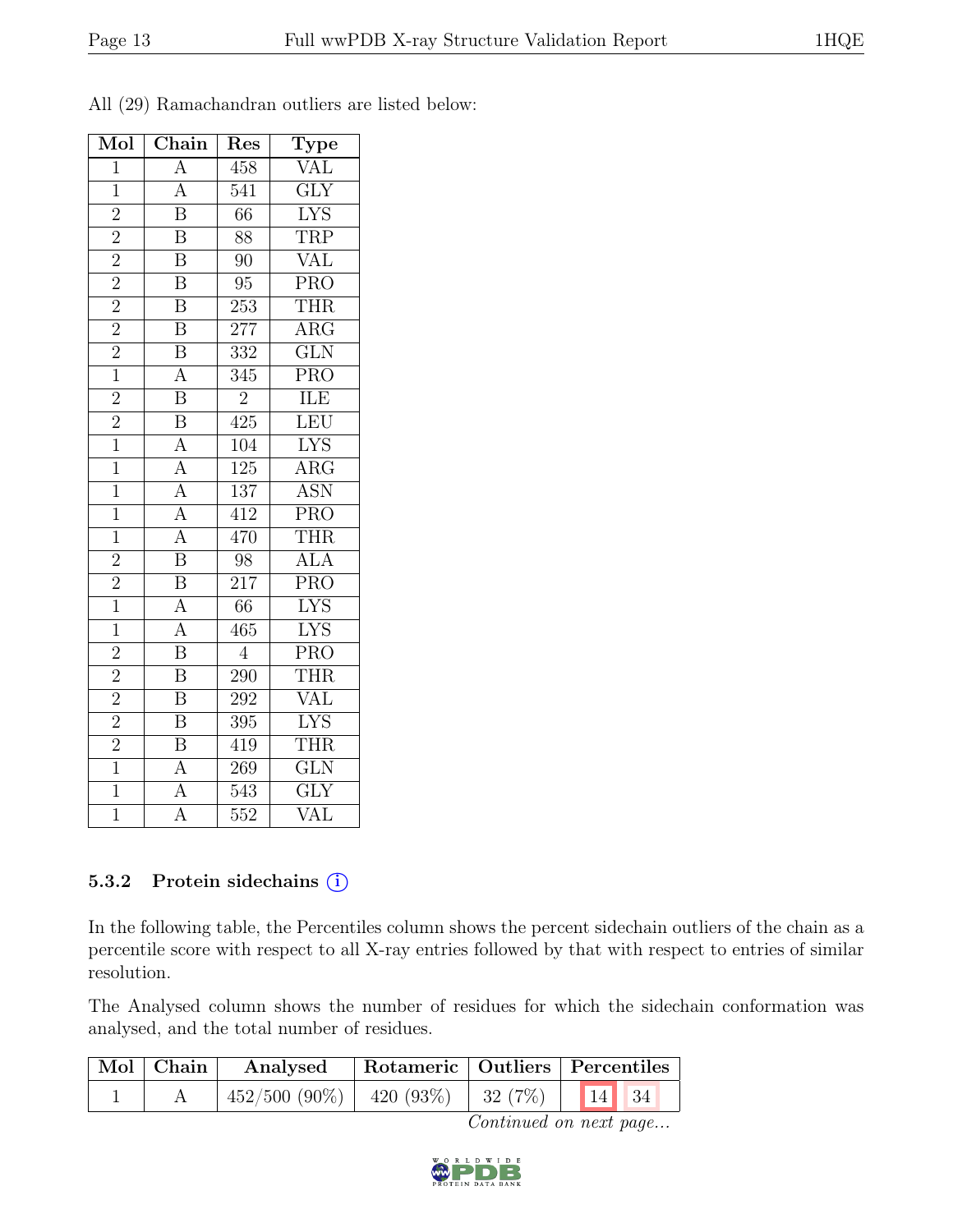| Mol | $\mid$ Chain | Analysed         | Rotameric   Outliers   Percentiles |          |                       |    |
|-----|--------------|------------------|------------------------------------|----------|-----------------------|----|
|     |              | $347/392$ (88\%) | 318 $(92\%)$                       | 29 (8\%) | $\vert$ 11 $\vert$ 25 |    |
| All |              | $799/892(90\%)$  | 738 (92%)                          | 61 (8%)  | 13                    | 30 |

All (61) residues with a non-rotameric sidechain are listed below:

| Mol            | Chain                                                                                                                                                                                                         | Res              | <b>Type</b>             |
|----------------|---------------------------------------------------------------------------------------------------------------------------------------------------------------------------------------------------------------|------------------|-------------------------|
| $\overline{1}$ | $\overline{A}$                                                                                                                                                                                                | $\overline{23}$  | $\overline{\text{GLN}}$ |
| $\mathbf{1}$   | $\mathbf{A}$                                                                                                                                                                                                  | $\overline{26}$  | LEU                     |
| $\overline{1}$ | $\overline{A}$                                                                                                                                                                                                | $\overline{48}$  | $\overline{\text{SER}}$ |
| $\overline{1}$ | $\overline{A}$                                                                                                                                                                                                | 65               | <b>LYS</b>              |
| $\overline{1}$ | $\overline{A}$                                                                                                                                                                                                | $\overline{72}$  | $\overline{\text{ARG}}$ |
| $\overline{1}$ | $\frac{\overline{A}}{\overline{A}}$                                                                                                                                                                           | $\overline{75}$  | <b>VAL</b>              |
| $\overline{1}$ |                                                                                                                                                                                                               | 101              | <b>LYS</b>              |
| $\overline{1}$ | $\frac{\overline{A}}{\overline{A}}$                                                                                                                                                                           | 104              | <b>LYS</b>              |
| $\mathbf{1}$   |                                                                                                                                                                                                               | 113              | <b>ASP</b>              |
| $\overline{1}$ |                                                                                                                                                                                                               | 142              | <b>ILE</b>              |
| $\overline{1}$ |                                                                                                                                                                                                               | 145              | $\overline{\text{GLN}}$ |
| $\overline{1}$ |                                                                                                                                                                                                               | 173              | <b>LYS</b>              |
| $\overline{1}$ | $\frac{\overline{A}}{\overline{A}} \frac{\overline{A}}{\overline{A}} \frac{\overline{A}}{\overline{A}} \frac{\overline{A}}{\overline{A}} \frac{\overline{A}}{\overline{A}} \frac{\overline{A}}{\overline{A}}$ | 179              | <b>VAL</b>              |
| $\mathbf{1}$   |                                                                                                                                                                                                               | 197              | $\overline{\text{GLN}}$ |
| $\overline{1}$ |                                                                                                                                                                                                               | $\overline{208}$ | $\overline{\text{HIS}}$ |
| $\overline{1}$ |                                                                                                                                                                                                               | 210              | LEU                     |
| $\overline{1}$ |                                                                                                                                                                                                               | $255\,$          | <b>ASN</b>              |
| $\overline{1}$ |                                                                                                                                                                                                               | 303              | LEU                     |
| $\mathbf{1}$   |                                                                                                                                                                                                               | $323\,$          | <b>LYS</b>              |
| $\overline{1}$ |                                                                                                                                                                                                               | $\overline{330}$ | $\overline{\text{GLN}}$ |
| $\mathbf{1}$   |                                                                                                                                                                                                               | 340              | GLN                     |
| $\overline{1}$ | $\overline{A}$                                                                                                                                                                                                | 361              | $\overline{\text{HIS}}$ |
| $\overline{1}$ | $\frac{\overline{A}}{\overline{A}}$                                                                                                                                                                           | 378              | $\overline{GLU}$        |
| $\overline{1}$ |                                                                                                                                                                                                               | $399\,$          | $\overline{\text{GLU}}$ |
| $\overline{1}$ | $\overline{A}$                                                                                                                                                                                                | 409              | <b>THR</b>              |
| $\overline{1}$ | $\overline{A}$                                                                                                                                                                                                | 422              | LEU                     |
| $\overline{1}$ |                                                                                                                                                                                                               | $\overline{428}$ | $\overline{\text{GLN}}$ |
| $\overline{1}$ | $\frac{\overline{A}}{\overline{A}}$                                                                                                                                                                           | 431              | $\overline{\text{LYS}}$ |
| $\mathbf 1$    | $\overline{A}$                                                                                                                                                                                                | 470              | <b>THR</b>              |
| 1              | А                                                                                                                                                                                                             | 497              | THR                     |
| $\mathbf 1$    | A                                                                                                                                                                                                             | 536              | VAL                     |
| $\mathbf{1}$   | $\overline{\rm A}$                                                                                                                                                                                            | 540              | <b>LYS</b>              |
| $\overline{2}$ | $\boldsymbol{B}$                                                                                                                                                                                              | $\sqrt{6}$       | GLU                     |
| $\overline{c}$ | Β                                                                                                                                                                                                             | 24               | <b>TRP</b>              |
| $\overline{2}$ | $\overline{\mathrm{B}}$                                                                                                                                                                                       | 42               | $\overline{\text{GLU}}$ |
| $\overline{2}$ | Β                                                                                                                                                                                                             | 50               | ĪLE                     |

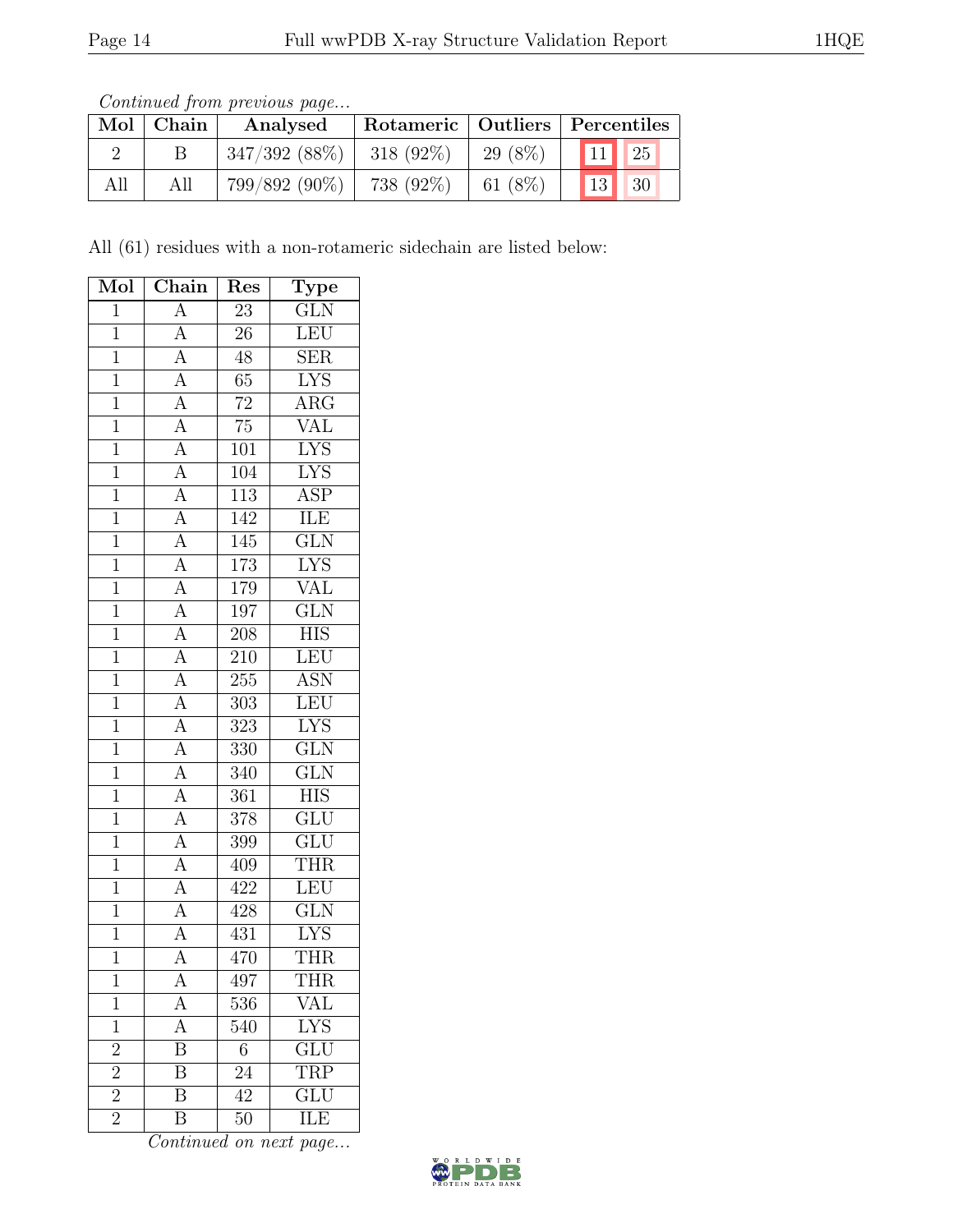| Mol            | $\overline{\text{Chain}}$ | Res              | $\cdot$<br>Type         |
|----------------|---------------------------|------------------|-------------------------|
| $\overline{2}$ | B                         | $\overline{54}$  | <b>ASN</b>              |
| $\overline{2}$ | $\boldsymbol{B}$          | $\overline{70}$  | $\overline{\text{LYS}}$ |
| $\overline{2}$ | $\overline{\mathrm{B}}$   | $\overline{73}$  | $\overline{\text{LYS}}$ |
| $\overline{2}$ | B                         | 83               | $\rm{ARG}$              |
| $\overline{2}$ | $\overline{\mathrm{B}}$   | 85               | $\overline{\text{GLN}}$ |
| $\overline{2}$ | $\overline{B}$            | 101              | <b>LYS</b>              |
| $\overline{2}$ | $\overline{\mathbf{B}}$   | 111              | VAL                     |
| $\overline{2}$ | $\overline{\mathrm{B}}$   | 113              | <b>ASP</b>              |
| $\overline{2}$ | $\overline{\text{B}}$     | 142              | ILE                     |
| $\overline{2}$ | $\overline{\mathrm{B}}$   | 184              | <b>MET</b>              |
| $\overline{2}$ | $\boldsymbol{B}$          | 195              | ILE                     |
| $\overline{2}$ | $\overline{\mathrm{B}}$   | 200              | <b>THR</b>              |
| $\overline{2}$ | $\overline{\mathbf{B}}$   | 212              | <b>TRP</b>              |
| $\overline{2}$ | $\overline{\mathbf{B}}$   | 248              | $\overline{\text{GLU}}$ |
| $\overline{2}$ | $\overline{\mathrm{B}}$   | 249              | <b>LYS</b>              |
| $\overline{2}$ | $\overline{B}$            | 271              | <b>TYR</b>              |
| $\overline{2}$ | $\overline{\mathrm{B}}$   | $28\overline{2}$ | LEU                     |
| $\overline{2}$ | $\boldsymbol{B}$          | 283              | <b>LEU</b>              |
| $\overline{2}$ | B                         | 290              | <b>THR</b>              |
| $\overline{2}$ | $\overline{\mathbf{B}}$   | 301              | <b>LEU</b>              |
| $\overline{2}$ | $\overline{\mathbf{B}}$   | 324              | ASP                     |
| $\overline{2}$ | $\overline{\mathrm{B}}$   | 332              | $\overline{\text{GLN}}$ |
| $\overline{2}$ | $\overline{\mathbf{B}}$   | 404              | $\overline{\text{GLU}}$ |
| $\overline{2}$ | $\bar{\text{B}}$          | 414              | TRP                     |
| $\overline{2}$ | $\overline{B}$            | 419              | <b>THR</b>              |

Sometimes sidechains can be flipped to improve hydrogen bonding and reduce clashes. All (25) such sidechains are listed below:

| Mol            | Chain        | $\operatorname{Res}% \left( \mathcal{N}\right) \equiv\operatorname{Res}(\mathcal{N}_{0},\mathcal{N}_{0})$ | <b>Type</b> |
|----------------|--------------|-----------------------------------------------------------------------------------------------------------|-------------|
| $\mathbf{1}$   | A            | 23                                                                                                        | <b>GLN</b>  |
| 1              | А            | 57                                                                                                        | ASN         |
| 1              | A            | 145                                                                                                       | <b>GLN</b>  |
| 1              | A            | 198                                                                                                       | <b>HIS</b>  |
| 1              | A            | 222                                                                                                       | GLN         |
| $\mathbf 1$    | $\mathbf{A}$ | 306                                                                                                       | <b>ASN</b>  |
| $\overline{1}$ | $\mathbf{A}$ | 330                                                                                                       | <b>GLN</b>  |
| 1              | A            | 340                                                                                                       | <b>GLN</b>  |
| 1              | A            | 373                                                                                                       | GLN         |
| 1              | $\mathbf{A}$ | 428                                                                                                       | <b>GLN</b>  |
| 1              | A            | 471                                                                                                       | <b>ASN</b>  |
| 1              | A            | 475                                                                                                       | <b>GLN</b>  |
| 1              | A            | 519                                                                                                       | ASN         |

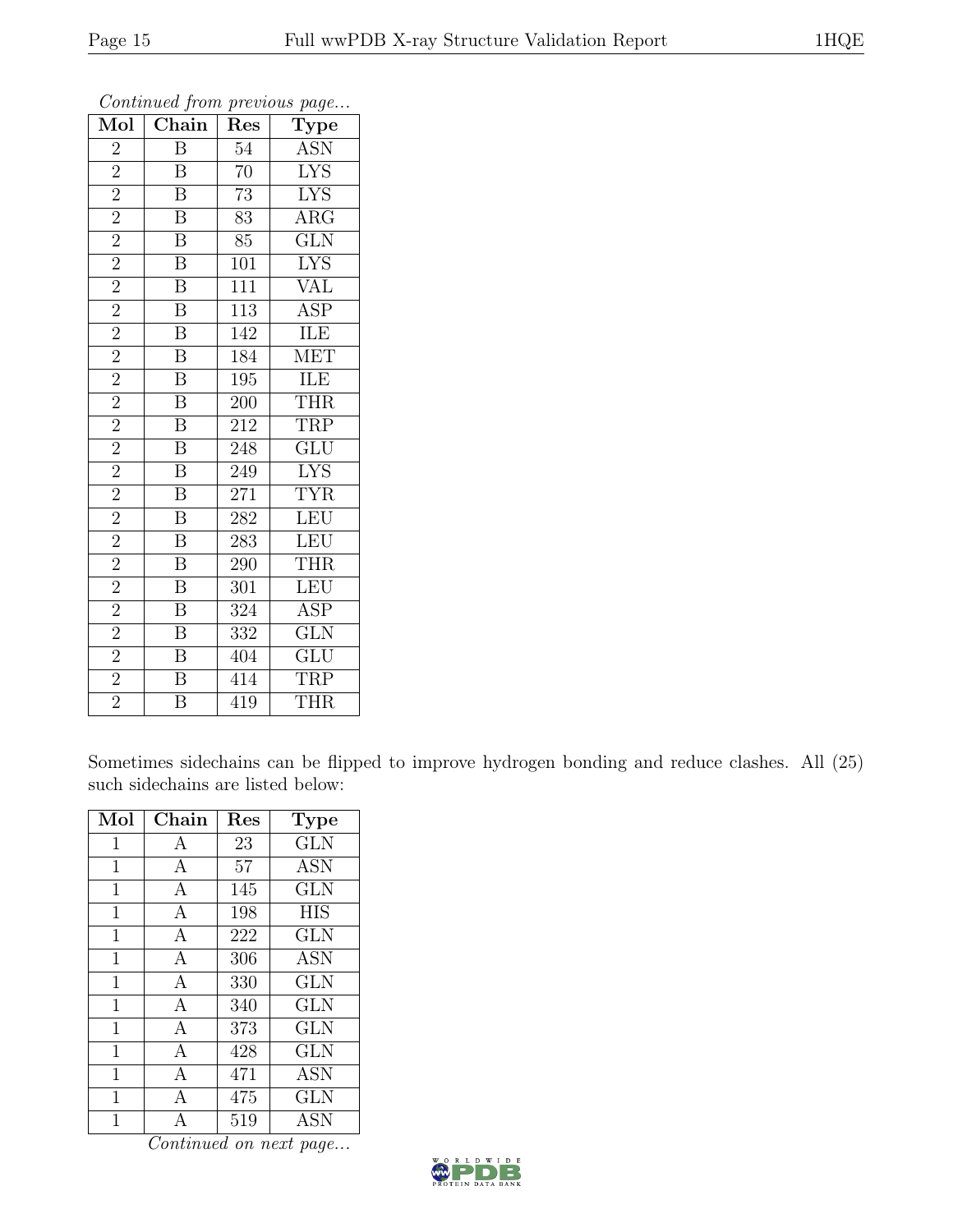| Mol            | Chain | Res | Type                      |
|----------------|-------|-----|---------------------------|
| $\overline{2}$ | Β     | 54  | <b>ASN</b>                |
| $\overline{2}$ | B     | 57  | <b>ASN</b>                |
| $\overline{2}$ | B     | 85  | <b>GLN</b>                |
| $\overline{2}$ | B     | 96  | <b>HIS</b>                |
| $\overline{2}$ | B     | 103 | $\overline{\mathrm{ASN}}$ |
| $\overline{2}$ | B     | 137 | <b>ASN</b>                |
| $\overline{2}$ | B     | 145 | <b>GLN</b>                |
| $\overline{2}$ | B     | 147 | ASN                       |
| $\overline{2}$ | B     | 198 | <b>HIS</b>                |
| $\overline{2}$ | B     | 332 | GLN                       |
| $\overline{2}$ | B     | 334 | <b>GLN</b>                |
| $\overline{2}$ | В     | 373 | <b>GLN</b>                |

#### 5.3.3 RNA  $(i)$

There are no RNA molecules in this entry.

#### 5.4 Non-standard residues in protein, DNA, RNA chains (i)

There are no non-standard protein/DNA/RNA residues in this entry.

### 5.5 Carbohydrates  $(i)$

There are no monosaccharides in this entry.

# 5.6 Ligand geometry  $(i)$

There are no ligands in this entry.

#### 5.7 Other polymers  $(i)$

There are no such residues in this entry.

### 5.8 Polymer linkage issues (i)

There are no chain breaks in this entry.